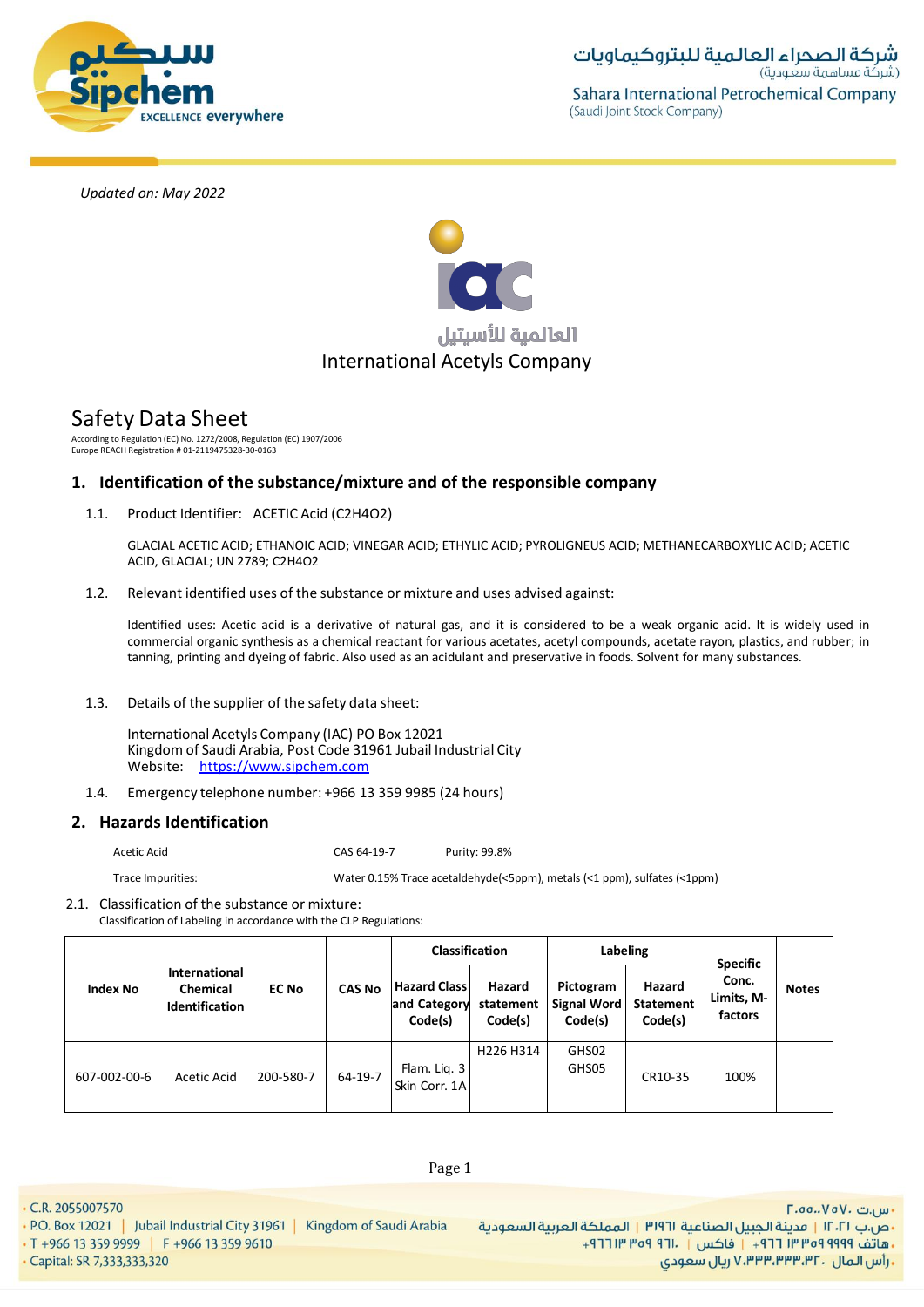

**Classification according to Regulation 1272/2008/EC (CLP) Basis for Classification** This substance is classified based on Directive 1272/2008/EC and its amendments (CLP Regulation, GHS)

**ACETIC ACID (64-19-7) Symbol(s)**:



# **Signal Word**: Danger

#### **Hazard(s)**:

**H226**: Flammable liquid and vapour **H314**: Causes severe skin burns and eye damage

### **Prevention:**

**P233**: Keep container tightly closed.

**P210**: Keep away from heat/sparks/open flames/hot surfaces. - No smoking.

**P240**: Ground/Bond container and receiving equipment.

**P241**: Use explosion-proof electrical/ventilating/lighting/.../equipment.

**P242**: Use only non-sparking tools.

**P243**: Take precautionary measures against static discharge.

**P280**: Wear protective gloves/protective clothing/eye protection/face protection.

**P260**: Do not breathe dust/fume/gas/mist/vapours/spray.

**P264**: Wash ... thoroughly after handling.

# **Response:**

**P304+P340**: IF INHALED: Remove victim to fresh air and keep at rest in a position comfortable for breathing.

**P305+P351+P338**: IF IN EYES: Rinse cautiously with water forseveral minutes. Remove contact lenses, if present and easy to do. Continue rinsing.

**P310**: Immediately call a POISON CENTER or doctor/physician.

**P303+P361+P353**: IF ON SKIN (or hair): Remove/Take off immediately all contaminated clothing. Rinse skin with water/shower. **P363**: Wash contaminated clothing before reuse.

**P301+P330+P331**: IF SWALLOWED: Rinse mouth. Do NOT induce vomiting.

**P321**: Specific treatment (see ... on this label). **P370+P378**: In case of fire: Use ... for extinction.

#### **Storage:**

**P403+P235**: Store in a well-ventilated place. Keep cool. **P405**: Store locked up.

# **Disposal:**

**P501**: Dispose of contents/container to ...

Page 2

• C.R. 2055007570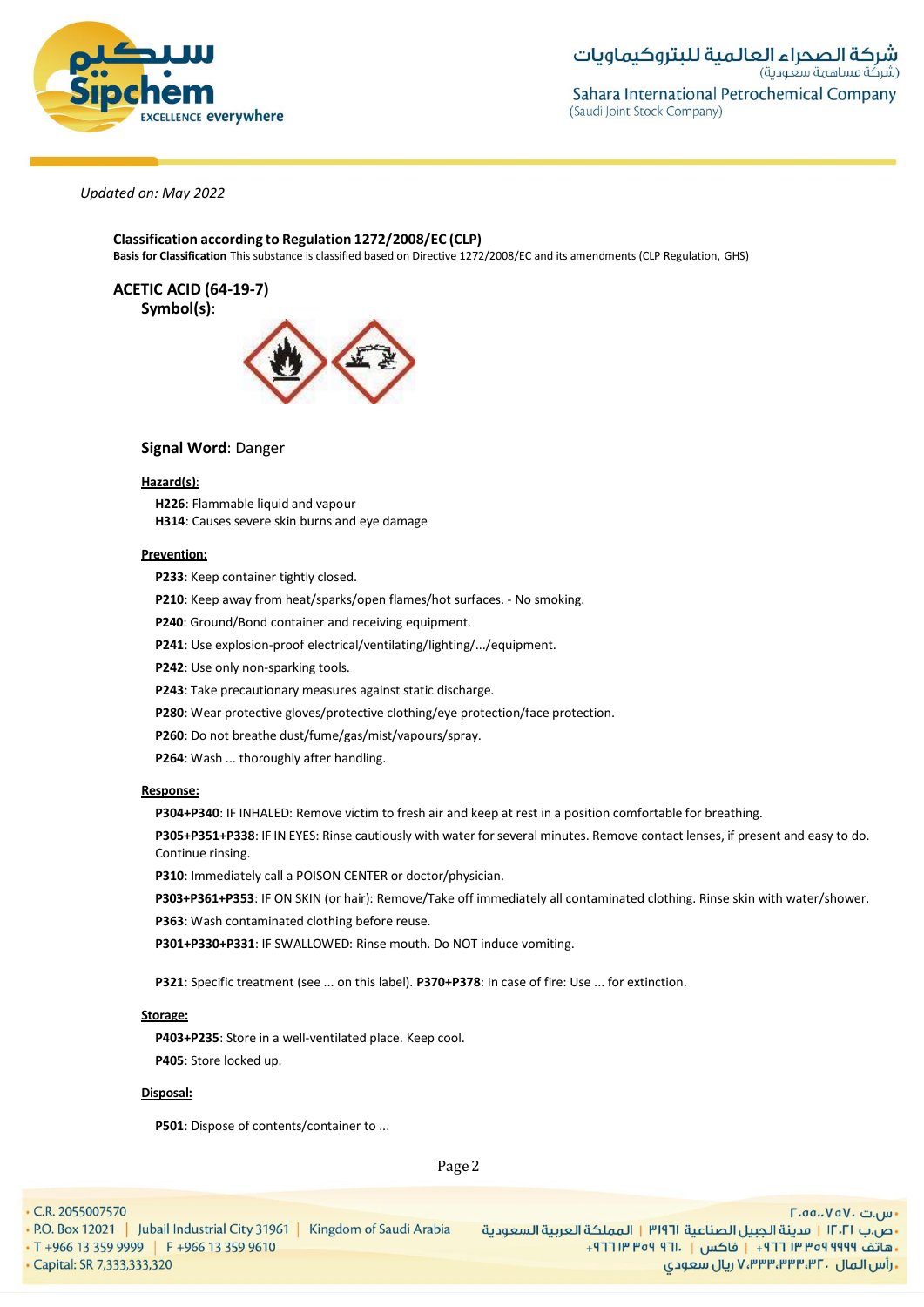

شركة الصحراء العالمية للبتروكيماويات (شركة مساهمة سعودية) Sahara International Petrochemical Company (Saudi Joint Stock Company)

# *Updated on: May 2022*

### **SAFETY DATA SHEET**

**Emergency overview:** DANGER! Causes skin and eye burns. Flammable liquid and vapor. Harmful if inhaled. Causes respiratory tract irritations—may cause damage to the respiratory tract, skin, eyes and teeth.

Flammable liquid and vapor. Flash back hazard.

### **Potential chronic health effects:**

**CARCINOGENIC EFFECTS:** No known significant effects or critical hazards. **MUTAGENIC EFFECTS:** No known significant effects or critical

hazards. **REPRODUCTION TOXICITY:** No known significant effects or critical hazards.

# 2.2. Label: See table above.

2.3. Other hazards: None known.

# **3. Composition/information on ingredients**

| Formula   | CH3COOH      |
|-----------|--------------|
| CAS-No    | 64-19-7      |
| EC-No     | 200-580-7    |
| Index-No. | 607-002-00-6 |

# **4. First Aid Measures**

#### 4.1. Description of first aid measures

| Eye Contact:         | Check for and remove any contact lenses.<br>Immediately flush eyes with plenty of water for at least 15 minutes, occasionally lifting the upper and lower<br>eyelids.<br>Get medical attention immediately.                                                                                  |
|----------------------|----------------------------------------------------------------------------------------------------------------------------------------------------------------------------------------------------------------------------------------------------------------------------------------------|
| <b>Skin Contact:</b> | In case of contact, immediately flush skin with plenty of water for at least 15 minutes while removing<br>contaminated clothing and shoes.<br>Wash clothing before reuse.                                                                                                                    |
|                      | Clean shoes thoroughly before reuse.<br>Get medical attention immediately.                                                                                                                                                                                                                   |
| Inhalation:          | Move exposed person to fresh air.<br>If not breathing, if breathing is irregular or if respiratory arrest occurs, provide artificial respiration or oxygen by<br>trained personnel.<br>Loosen tight clothing such as a collar, tie, belt or waistband.<br>Get medical attention immediately. |
| Ingestion:           | Wash out mouth and water.<br>Do not induce vomiting unless directed to do so by medical personnel.<br>Never give anything by mouth to an unconscious person.<br>Get medical attention immediately.                                                                                           |

# 4.2. Most important symptoms and effects, both acute and delayed:

Skin and eye burns, corrosion. Toxic by inhalation; irritating to respiratory system.

Page 3

• C.R. 2055007570 - س.ت ۷۵۷۰، ۲.۵۵.۰۷۵ • P.O. Box 12021 | Jubail Industrial City 31961 | Kingdom of Saudi Arabia •ص.ب ١٢٠٢١ | مدينة الجبيل الصناعية ٣١٩٦١ | المملكة العربية السعودية • T +966 13 359 9999 | F +966 13 359 9610 +هاتف ٩٩٩٩ ٩٥٩ ٣٣ ٣٦٦ + إ فاكس | ١٣٠١ ٩٥٩ ٣١٢ + ريال سعودي, ۷٬۳۳۳٬۳۳۳٬۳۲۰ ريال سعودي · Capital: SR 7,333,333,320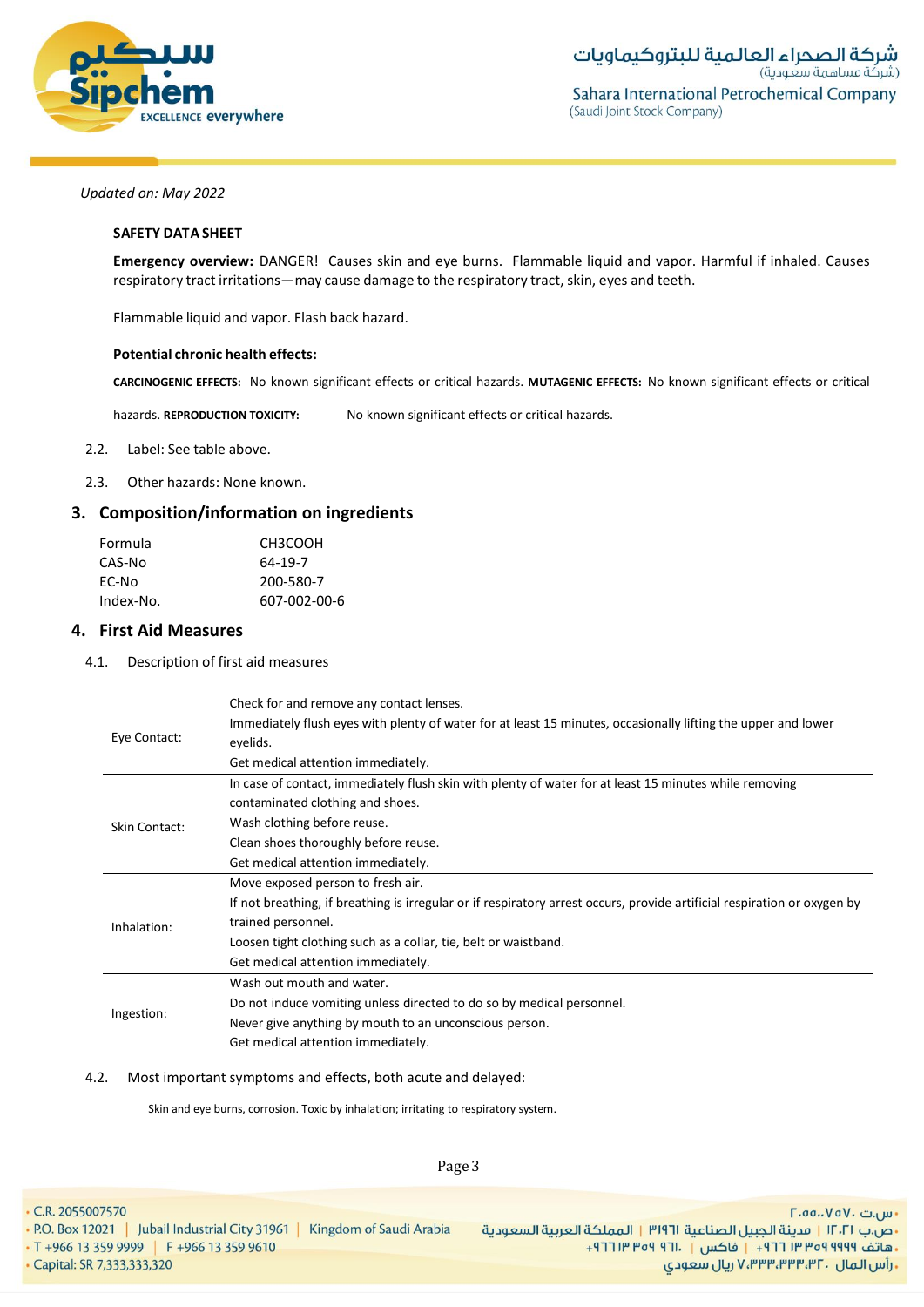

F.oo..VoV. تىر <sub>u</sub>

# *Updated on: May 2022*

4.3. Indication of immediate medical attention and special treatment needed: No additional information available.

# **5. Firefighting measures**

# 5.1. Extinguishing media

*Suitable extinguishing media:* Use dry chemical, CO2, water spray (fog) or foam *Unsuitable extinguishing media: None noted. Water jets may be ineffective.*

5.2. Special hazards arising from the substance or mixture:

Flammable. In a fire or if heated, a pressure increase will occur and the contain may burst, with risk of subsequent explosion. The vapor/gas is heavier than air and will spread along the ground. Acidic gases/vapors formed. Vapors may accumulate in low or confined areas or travel a considerable distance to a source of ignition and flash back. Runoff to sewer may create fire or explosion hazard.

# 5.3. Advice for fire fighters:

*Special protective equipment for fire fighters:* Fire fighters should wear appropriate protective equipment and self-contained breathing apparatus (SCBA) with a full face-piece operated in positive pressure mode.

*Further information:* Promptly isolate the scene by removing all persons from the vicinity of the incident if there is a fire. No action shall be taken involving a personal risk or without suitable training. Move containers from fire area if this can be done without risk. Use water spray to keep fire-exposed containers cool. Do not allow fire extinguishing water to contaminate surface or groundwater systems.

# **6. Accidental release measures**

6.1. Personal precautions, protective equipment and emergency procedures:

*Advice for non-emergency personnel*: Evacuate the danger zone; follow emergency precautions. Secure emergency assistance immediately. Avoid contact with the material; do not breath vapors or aerosol. If possible, provide additional ventilation.

*Advice for emergency responders*: Do not act without proper training and emergency equipment. See Section 8 for additional information. Evacuate surrounding areas. Eliminate all ignition sources including flares and all open flames. Avoid all contact with spiller material. Maintain adequate ventilation and wear appropriate respiratory protection.

# 6.2. Environmentalprecautions:

Avoid dispersal of spilled material and runoff and contact with soil, waterways, drains and sewers. Inform the relevant authorities if the product has caused environmental pollution (sewers, waterways, soil or air).

# 6.3. Methods and materials for containment:

Stop leak if without risk. Move containers from spill area. Approach release from upwind. Prevent entry into sewers, surface waters, basements or confined areas. Wash spillage into effluent treatment plant. Contain and collect spillage using appropriate personal protective equipment. Chemical-resistant, impervious gloves complying with an approved standard should be worn at all times when handing chemical products or if a risk assessment indicates this is necessary. Collect and contain spillage with noncombustible, absorbent material (e.g. sand, earth, vermiculite or diatomaceous earth) and place in a container for disposal according to local regulations. Use spark-proof tools and explosion proof equipment. Contaminated absorbent material may pose the same hazard(s) as the spilled product.

6.4. Reference to othersections:

See disposal instruction 13 and exposure controls Section 8.

# **7. Handling and storage**

Page 4

• C.R. 2055007570

. P.O. Box 12021 | Jubail Industrial City 31961 | Kingdom of Saudi Arabia •ص.ب ١٢٠٢١ | مدينة الجبيل الصناعية ٣١٩٦١ | المملكة العربية السعودية • T +966 13 359 9999 | F +966 13 359 9610 + هاتف ٩٩٩٩ ٩٩٩٩ ٣ ٣ ٢ ٢ ١ - إ فاكس | . ١٢١ ٩٥٩ ٣ ٢ ٢ ٢ + - Capital: SR 7,333,333,320 ـ رأس المال ، ۷٬۳۳۳٬۳۳۳٬۳۲ ريال سعودی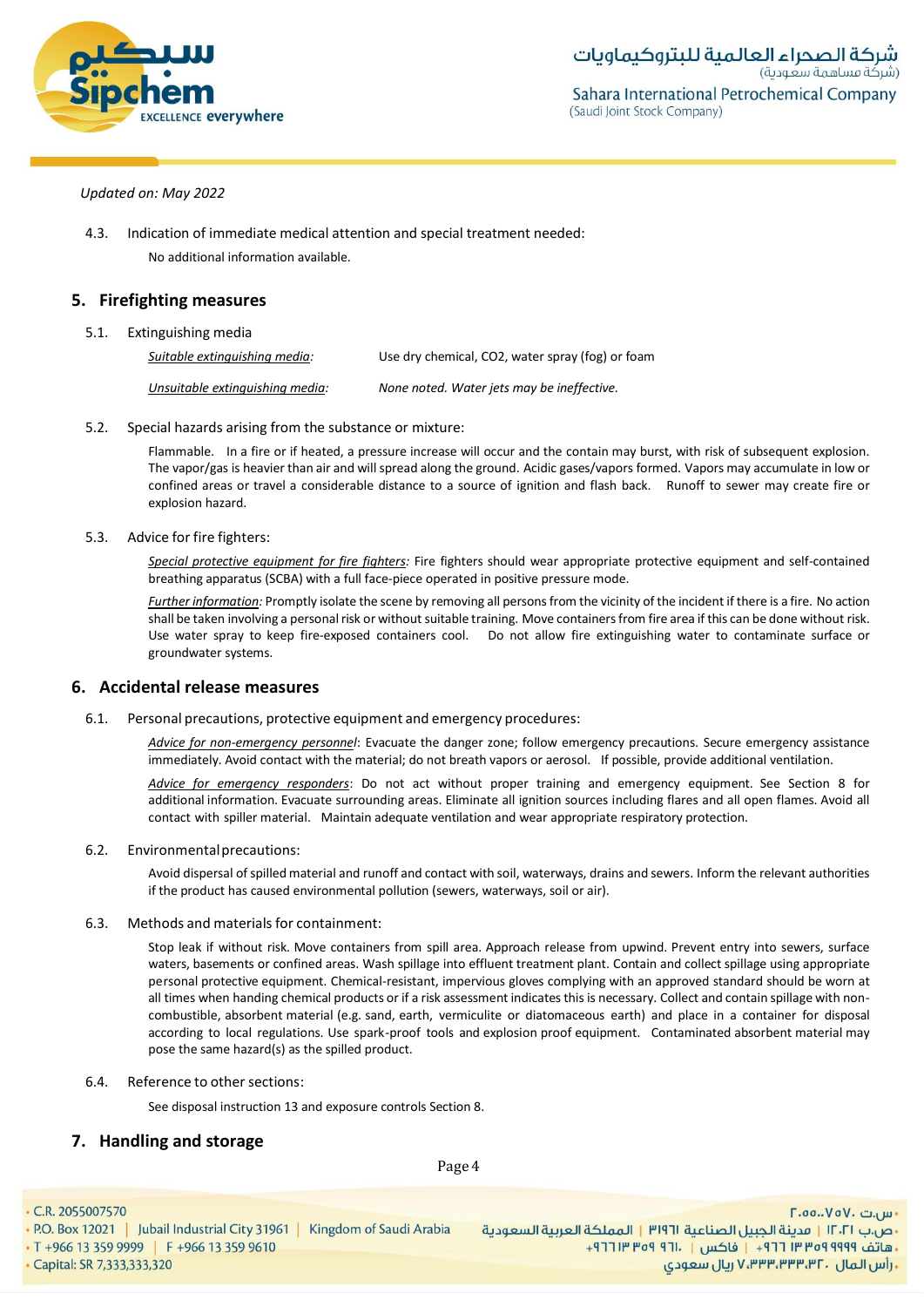

7.1. Precautions for safe handling:

Observe all label precautions. Use appropriate personal protective equipment (see section 8). Eating, drinking and smoking should be prohibited in areas where this material is handled, stored and processed. Workers should wash hands and face before eating, drinking and smoking. Do not get in eyes or on skin or clothing. Do not ingest. Avoid breathing vapor or mist. Use only with adequate ventilation. Wear appropriate respirator when ventilation is inadequate. Do not enter storage areas and confined spaces unless adequately ventilated. Keep in the original container or an approved alternativemade from a compatible material, kept tightly closed when not in use. Store and use away from heat, sparks, open flame or any other ignition source. Use explosion-proof electrical (ventilating, lighting and material handling) equipment. Use non-sparking tools. Take precautionary measures against electrostatic discharges. To avoid fire or explosion, dissipate static electricity during transfer by grounding and bonding containers and equipment before transferring material. Empty containers retain product residue and can be hazardous. Do not reuse container.

*Advice on protection against fire and explosion:* Keep away from flames and sources of ignition – including static.

7.2. Conditions for safe storage, including any incompatibilities:

Store in accordance with local regulations. Store in a segregated and approved area. Store in original container protected from direct sunlight in a dry, cool and well-ventilated area, away from incompatible materials (see section 10) and food and drink. Eliminate all ignition sources. Separate from oxidizing materials. Keep container tightly closed and sealed until ready for use. Containers that have been opened must be carefully resealed and kept upright to prevent leakage. Do not store in unlabeled containers. Use appropriate containment to avoid environmental contamination.

7.3. Specific end uses:

No other additional special end uses are anticipated.

# **8. Exposure controls/personal protection**

8.1. Control parameters:

Personal, workplace or environmental monitoring may be necessary to ensure exposures are below recommended and legal limits.

| Exposure Limits ACETIC ACID (67-19-7) |                                                                                       |
|---------------------------------------|---------------------------------------------------------------------------------------|
| <b>ACGIH:</b>                         | 10 ppm TWA                                                                            |
|                                       | 15 ppm STEL                                                                           |
| NIOSH:                                | 10 ppm TWA; 25 mg/m3 Ceiling                                                          |
| OSHA (US):                            | 10 ppm TWA; 25 mg/m3 TWA                                                              |
| Mexico:                               | 10 ppm TWA LMPE-PPT; 25 mg/m3 TWA LMPE-PPT 15 ppm STEL LMPE-CT; 25 mg/m3 STEL LMPT-CT |
| Europe:                               | 10 ppm TWA; 25mg/m3 TWA                                                               |
|                                       |                                                                                       |

**Exposure Limits for Chemicals which may be generated during processing**

This material has no components listed.

#### 8.2. Exposure controls:

Use only with adequate ventilation. Use process enclosures, local exhaust ventilation or other engineering controls to keep worker exposure to airborne contaminants below any recommended or statutory limits. The engineering controls also need to keep gas, vapor or dust concentrations below any lower explosive limits. Use explosion-proof ventilation equipment.

Engineering measures: Use only with adequate ventilation. Use process enclosures, local exhaust ventilation or other engineering controls to keep worker exposure to airborne contaminants below any recommended or statutory limits. The engineering controls also need to keep gas, vapor or dust concentrations below any lower explosive limits. Use explosion-proof ventilation equipment.

Individual protection measures:

Page 5

• C.R. 2055007570

• P.O. Box 12021 | Jubail Industrial City 31961 | Kingdom of Saudi Arabia • T +966 13 359 9999 | F +966 13 359 9610 - Capital: SR 7,333,333,320

F.oo..VoV. تىر <sub>u</sub> •ص.ب ١٢٠٢١ | مدينة الجبيل الصناعية ٣١٩٦١ | المملكة العربية السعودية + هاتف ٩٩٩٩ ٩٩٩٩ ٣ ٣ ٢ ٢ ١ - إ فاكس | . ١٢١ ٩٥٩ ٣ ٢ ٢ ٢ + ريال سعودي, ۷٬۳۳۳٬۳۳۳٬۳۲۰ ريال سعودي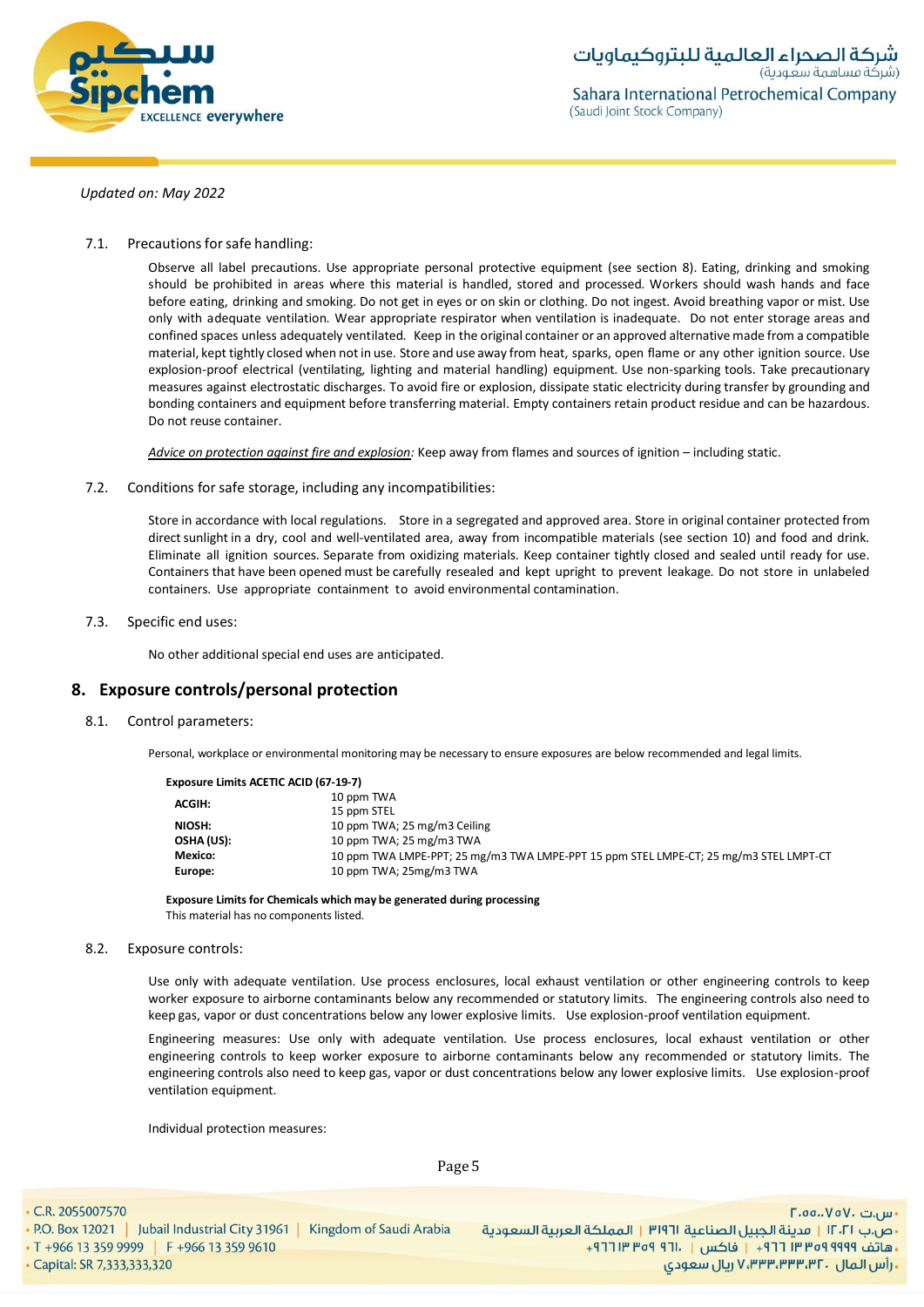

*Hygiene measures:* Wash hands, forearms and face thoroughly after handling chemical products, before eating, smoking and using the lavatory and at the end of the working period. Appropriate techniques should be used to remove potentially contaminated clothing. Discard contaminated clothing or wash thoroughly before reusing. Ensure that eyewash stations and safety showers are close to the workstation location*.*

*Eye/face protection:* Safety eyewear complying with an approved standard should be used when a risk assessment indicates this is necessary to avoid exposure to liquid splashes, mists or dusts.

*Hand protection:* Chemical-resistant, impervious gloves complying with an approved standard should be worn at all times when handling chemical products if a risk assessment indicates this is required.

*Glove material:* butyl or nitrile rubber (natural rubber not recommended) Glove thickness: 0.7 mm or thicker Break through time: > 240 minutes

*Other protective equipment:* Flame retardant antistatic protective clothing

*Respiratory protection:* A properly fitted air purifying respirator or air supply respirator should be worn if a risk assessment indicates that respiratory protection is necessary. Respiratorselection must be based upon known ormeasured levels of exposure.

*Environmental exposure controls:* Ventilation and engineering controls to protect workers and ventilate work area to at or below recommended employee exposure levels. Technical measures are preferred over use of personal protective equipment. Environmental controls, such as scrubber or thermal oxidizer may be required to prevent process releases to the atmosphere. Do not empty into drains—risk of explosion.

# **9. Physical and chemical properties**

9.1. Information on basic physical and chemical properties:

| <b>Physical State: Liquid</b>        | Appearance: clear                      |
|--------------------------------------|----------------------------------------|
| <b>Color:</b> colorless              | <b>Physical Form: liquid</b>           |
| <b>Odor:</b> vinegar odor            | Odor Threshold: 1.0 ppm                |
| <b>Taste:</b> acid taste             | pH: 2.4                                |
| <b>pH</b> (solution): (1.0 M) 2.4    | Melting Point: 17 °C                   |
| Boiling Point: 118 °C                | Evaporation Rate: 0.97 butyl acetate=1 |
| <b>Flash Point: 39 °C CC</b>         | <b>LEL:</b> 4.0 % 59 °C                |
| <b>OSHA Flammability Class: II</b>   | <b>UEL:</b> 16.0 % 92 °C               |
| Autoignition: 464 °C                 | Vapor Pressure: 11.8 mmHg 20 °C        |
| Vapor Density (air = $1$ ): 2.07     | <b>Density: Not available</b>          |
| Specific Gravity (water = 1): 1.0492 | Water Solubility: soluble              |
| Coeff. Water/Oil Dist: Not available | Viscosity: $1.22$ cP 20 °C             |
| Volatility: Not available            | Molecular Weight: 60.05                |
| Molecular Formula: C-H3-C-O2-H       |                                        |
| <b>Solvent Solubility:</b>           |                                        |

Soluble: ethanol, glycerol, ether, acetone, benzene, carbon tetrachloride Insoluble: carbon disulfide, chloroform, dimethyl sulfoxide

# **10. Stability and reactivity**

10.1. Reactivity:

Page 6

• C.R. 2055007570

. P.O. Box 12021 | Jubail Industrial City 31961 | Kingdom of Saudi Arabia

• T +966 13 359 9999 | F +966 13 359 9610 - Capital: SR 7,333,333,320

F.oo..VoV. تىر <sub>u</sub> •ص.ب ١٢٠٢١ | مدينة الجبيل الصناعية ٣١٩٦١ | المملكة العربية السعودية + هاتف ٩٩٩٩ ٩٩٩٩ ٣ ٣ ٢ ٢ ١ - إ فاكس | . ١٢١ ٩٥٩ ٣ ٢ ٢ ٢ + ريال سعودي, ۷٬۳۳۳٬۳۳۳٬۳۲۰ ريال سعودي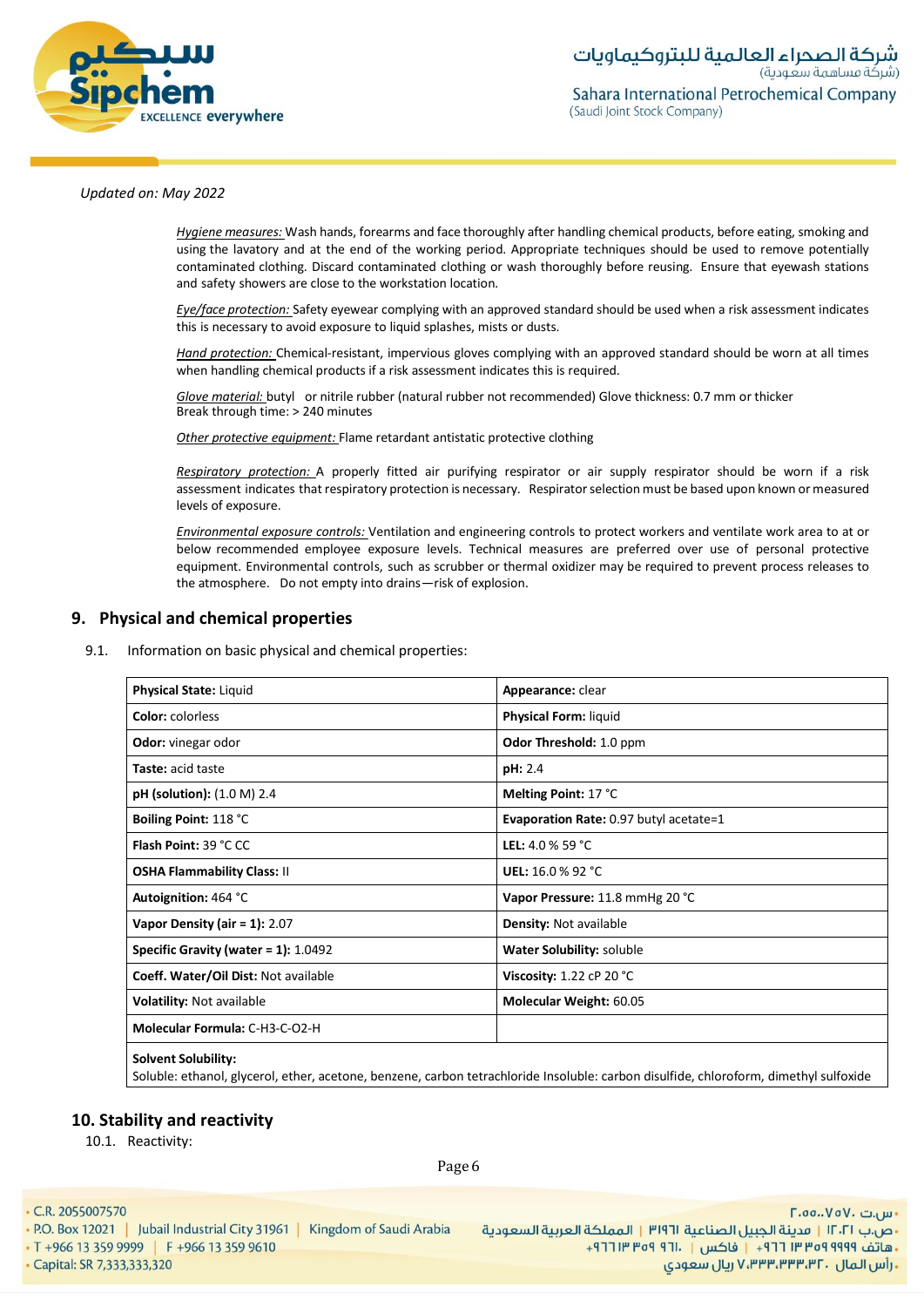

Will not polymerize under normal conditions of storage and use.

10.2. Chemical stability:

Stable at normal temperature and pressure. May form flammable gases or vapors.

10.3. Possibility of hazardous reactions:

Hazardous reactions will not occur under normal storage and use conditions. Avoid contact with incompatible materials.

- 10.4. Conditions to avoid: Avoid heat, flames, sparks and other sources of ignition. Avoid contact with combustible materials and strong oxidizers.
- 10.5. Incompatible materials: combustible materials, amines, oxidizing materials, bases, halogens, acids, peroxides, metals.
- 10.6. Hazardous decomposition products: Carbon oxides, acidic vapors

# **11. Toxicological information**

# 11.1. Information on toxicological effects:

| Acute oral toxicity LD50 rat:                       | 3310-3530 mg/kg (RTECS)                                                               |
|-----------------------------------------------------|---------------------------------------------------------------------------------------|
| Acute inhalation toxicity LC50 :                    | Inhalation LC50 Rat 11.4 mg/L 4 h; Oral LD50 Rat 3310 mg/kg; Dermal                   |
|                                                     | LD50 Rabbit 1060 mg/kg                                                                |
| Acute dermal toxicity LD50 rabbit:                  | 1060 mg/kg (RTECS)                                                                    |
| Skin irritation:                                    | Severe irritant, may cause burns on long term exposure                                |
| Eye irritation:                                     | Risk of serious damage to eyes                                                        |
| Genotoxicity in vitro:                              |                                                                                       |
| Ames test:                                          | negative (IUCLID)                                                                     |
| Specific target organ toxicity - single exposure:   | The substance is not classified as a specific target organ toxicant, single exposure. |
| Specific target organ toxicity - repeated exposure: | The substance is not classified as a target organ toxicant, repeated exposure.        |
| Aspiration hazard:                                  | No information available                                                              |

# 11.2. Additional information:

Further data: Handle using good occupational and environmental health practices.

# **12. Ecological information**

12.1. Toxicity

*Toxicity in fish LC50: Toxicity to daphnia and other aquatic invertebrates:* *75* mg/L (ECOTOX: 96 hour, Pimehphalus Promelas) *47* mg/L; (IUCLID: 24-hour, Daphnia magna)

Page 7

• C.R. 2055007570

• P.O. Box 12021 | Jubail Industrial City 31961 | Kingdom of Saudi Arabia • T +966 13 359 9999 | F +966 13 359 9610 · Capital: SR 7,333,333,320

- س.ت ۷۵۷۰، ۲.۵۵.۰۷۵ •ص.ب ١٢٠٢١ | مدينة الجبيل الصناعية ٣١٩٦١ | المملكة العربية السعودية +هاتف ٩٩٩٩ ٩٥٩ ٣٣ ٣٦٦ + إ فاكس | ١٣٠١ ٩٥٩ ٣١٢ + ريال سعودي, ۷٬۳۳۳٬۳۳۳٬۳۲۰ ريال سعودي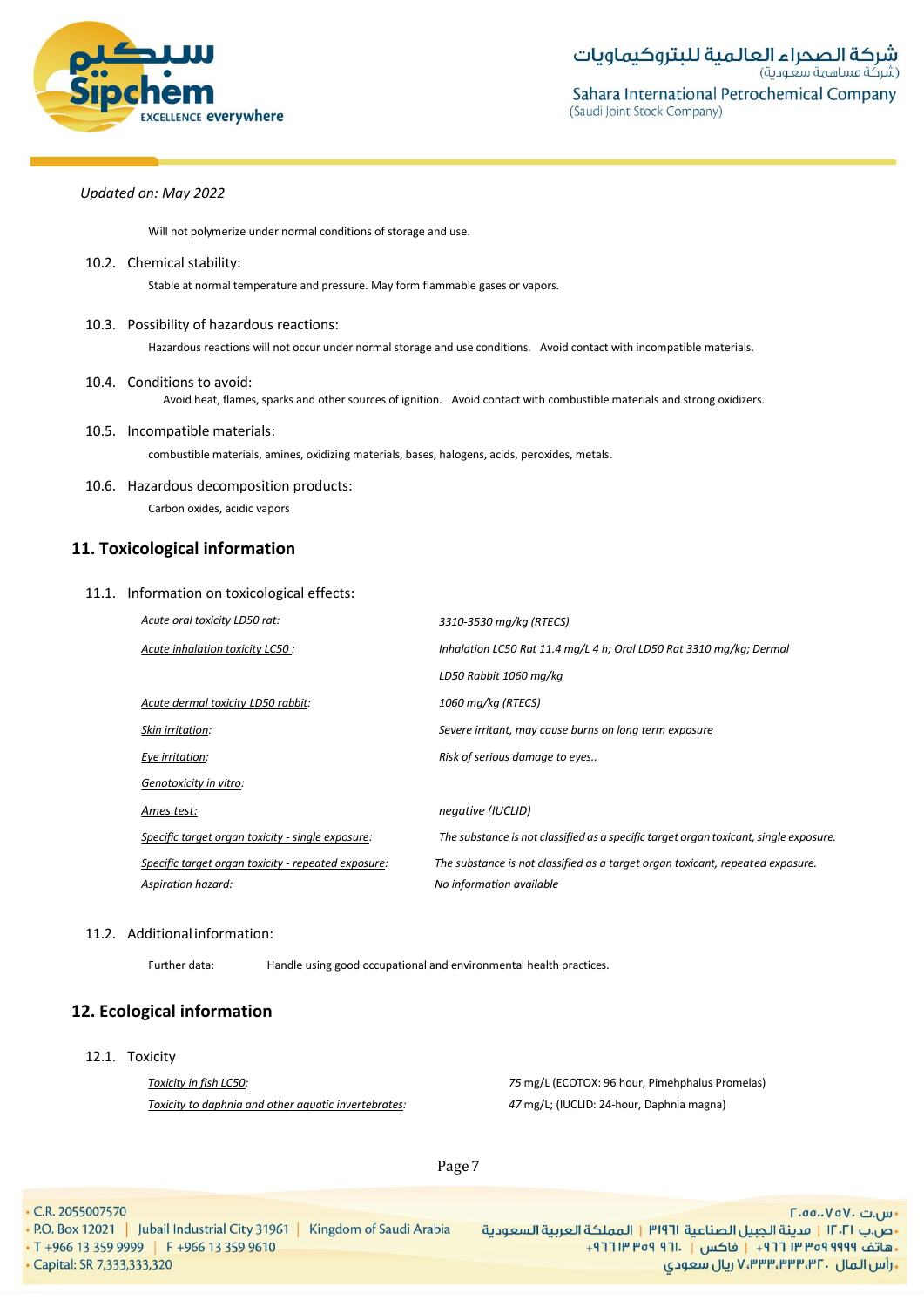

- 12.2. Persistence and degradability: Readily biodegradable >100% (OECD Test Guideline 302B , 5 day)
- 12.3. Bio accumulative potential:

Not expected

- 12.4. Mobility in soil: No information available.
- 12.5. Results of PBT and vPvB assessment:

Assessment not available.

12.6. Other adverse effects:

Acetic acid may shift pH of aqueous ecosystem.

Additional ecological information: Do not allow product to enter surface waters, wastewater or soil.

# **13. Disposal considerations**

*Waste treatment methods:* The generation of waste should be avoided or minimized wherever possible. Empty containers or liners may retain some product residues. This material and its container must be disposed of in a safe way. Dispose of surplus and non-recyclable products via a licensed waste disposal contractor. Disposal of this product, solutions and any by-products should at all times comply with the requirements of environmental protection and waste disposal legislation and any regional local authority requirements. Avoid dispersal of spilled material and runoff and contact with soil, waterways, drains and sewers. Subject to disposal regulations: U.S. EPA 40 CFR 262. Hazardous Waste Number(s): D001.

# **14. Transport Information**

The transport regulations are cited according to international and/or harmonized transport regulations. Possible national deviations and country specific requirements are not considered.

U.S. DOT Shipping Name: ACETIC ACID, GLACIAL Hazard Class: 8 UN/NA #: UN2789 Packing Group: II Required Label(s): 8, 3

TDG/ADR Information Shipping Name: ACETIC ACID, GLACIAL Hazard Class: 8 UN #: UN2789 Packing Group: II Required Label(s): 8, (3)

ADR Tunnel Code Restrictions This list contains tunnel restriction codes for those substances and/or chemically related entries which are found in chapter 3.2 of the ADR regulations.

Restriction(s): D/E [UN2789] (II); E [UN2790] (II); E [UN2790] (III)

RID Information Shipping Name: ACETIC ACID, GLACIAL Hazard Class: 8 UN #: UN2789 Packing Group: II Required Label(s): 8, 3

Page 8

• C.R. 2055007570

• P.O. Box 12021 | Jubail Industrial City 31961 | Kingdom of Saudi Arabia • T +966 13 359 9999 | F +966 13 359 9610 - Capital: SR 7,333,333,320

- س.ت ۷۵۷۰، ۲.۵۵.۰۷۵ •ص.ب ١٢٠٢١ | مدينة الجبيل الصناعية ٣١٩٦١ | المملكة العربية السعودية + هاتف ٩٩٩٩ ٩٩٩٩ ٣ ٣ ٢ ٢ ١ - إ فاكس | . ١٢١ ٩٥٩ ٣ ٢ ٢ ٢ + ـ رأس المال ، ۷٬۳۳۳٬۳۳۳٬۳۲ ريال سعودی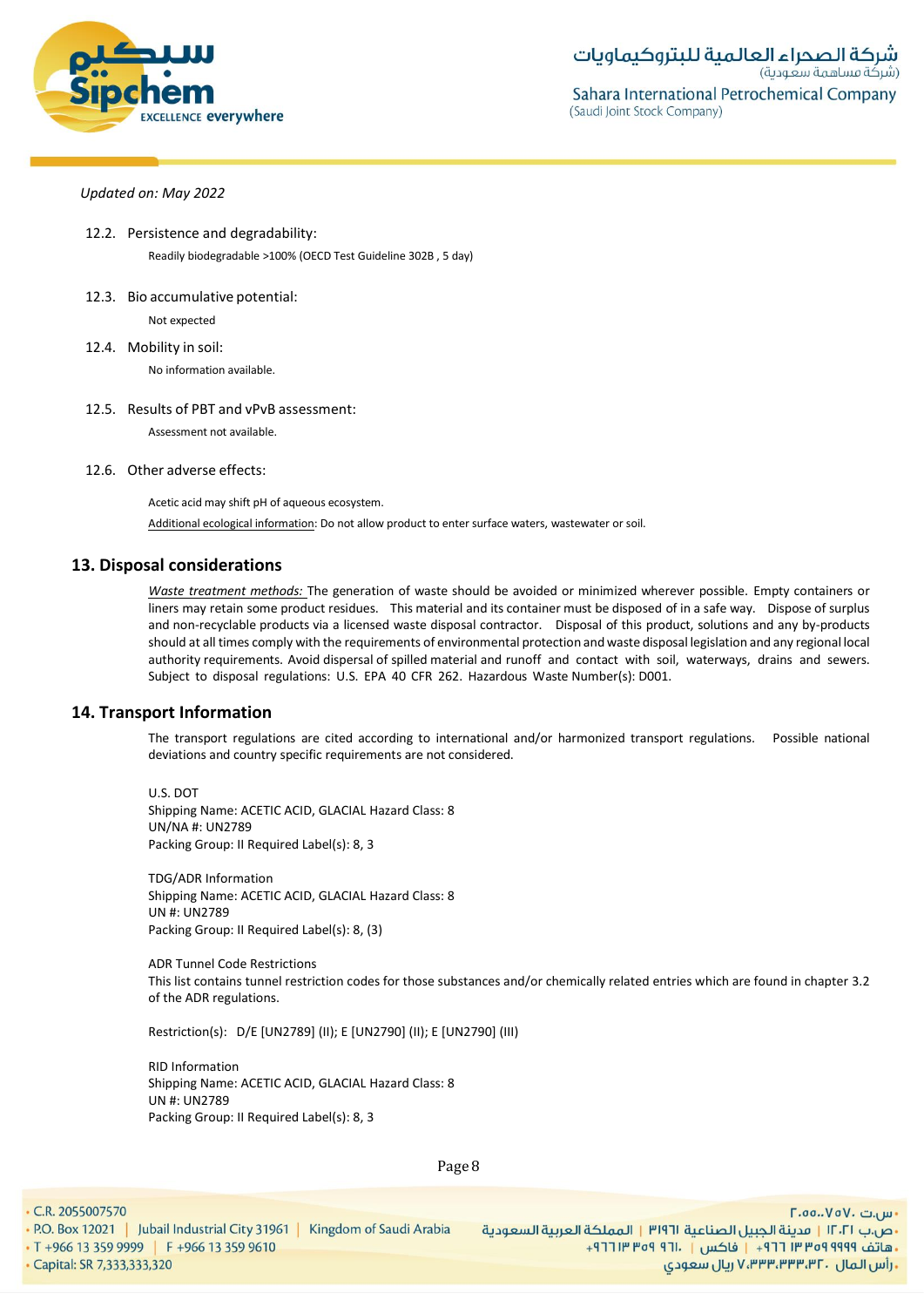

IATA Information Shipping Name: ACETIC ACID, GLACIAL Hazard Class: 8 UN #: UN2789 Packing Group: II Required Label(s): 8, 3

ICAO Information Shipping Name: ACETIC ACID, GLACIAL Hazard Class: 8 UN #: UN2789 Packing Group: II Required Label(s): 8, 3

IMDG Information Shipping Name: ACETIC ACID, GLACIAL Hazard Class: 8 UN #: UN2789 Packing Group: II Required Label(s): 3

# **15. Regulatory information**

15.1. Safety, health and environmental regulations/legislation specific for the substance or mixture:

# **U.S. Federal Regulations**

This material contains one or more of the following chemicals required to be identified under SARA Section 302 (40 CFR 355 Appendix A), SARA Section 311/312 (40 CFR 370.21), SARA Section 313 (40 CFR 372.65), CERCLA (40 CFR 302.4), TSCA 12(b), and/or require an OSHA process safety plan. CERCLA: 5000 lb final RQ; 2270 kg final RQ SARA Section 311/312 (40 CFR 370 Subparts B and C) Acute Health: Yes Chronic Health: No Fire: Yes Pressure: No Reactive: No

# **U.S. State Regulations**

The following components appear on one or more of the following state hazardous substances lists:

| Component   CAS             | СA | MA  | MN  | N.J | PA  |
|-----------------------------|----|-----|-----|-----|-----|
| ACETIC ACID   64-19-7   Yes |    | Yes | Yes | Yes | Yes |

Not listed under California Proposition 65

# **Canadian WHMIS Ingredient Disclosure List (IDL)**

Components of this material have been checked against the Canadian WHMIS Ingredients Disclosure List. The List is composed of chemicals which must be identified on MSDSs if they are included in products which meet WHMIS criteria specified in the Controlled Products Regulations and are present above the threshold limits listed on the IDL.

# **Germany Water Classification ACETIC ACID (64-19-7)**

ID Number 93, hazard class 1 - low hazard to waters (>25%)

**Symbol(s) C** Corrosive

# **Risk Phrases**

**R10** Flammable. **R35** Causes severe burns. **R34** Causes burns.

Page 9

• C.R. 2055007570

• P.O. Box 12021 | Jubail Industrial City 31961 | Kingdom of Saudi Arabia • T +966 13 359 9999 | F +966 13 359 9610 - Capital: SR 7,333,333,320

- س.ت ۷۵۷۰، ۲.۵۵.۰۷۵ •ص.ب ١٢٠٢١ | مدينة الجبيل الصناعية ٣١٩٦١ | المملكة العربية السعودية + هاتف ٩٩٩٩ ٩٩٩٩ ٣٥٣ ٢٦٢ - فاكس | ٢٦١٠ ٩٣٩ ٣١٢٣ + ـ رأس المال ، ۷٬۳۳۳٬۳۳۳٬۳۲ ريال سعودی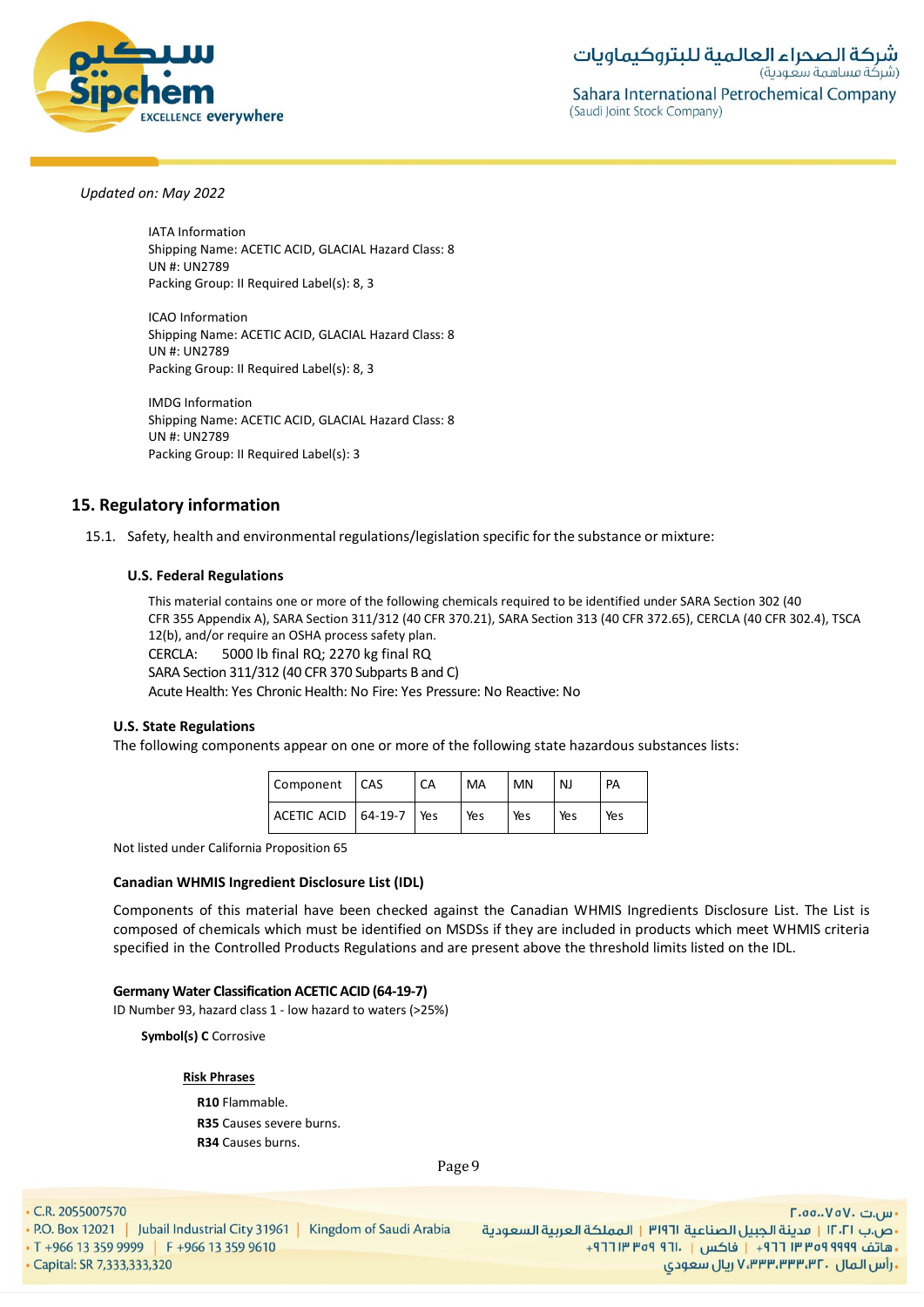

**R36/38** Irritating to eyes and skin.

# **Safety Phrases**

**S1/2** Keep locked-up and out of the reach of children.

**S23** Do not breathe gas, fumes, vapor, or spray.

**S26** In case of contact with eyes, rinse immediately with plenty of water and seek medical advice.

**S45** In case of accident or if you feel unwell, seek medical advice immediately (show the label where possible).

### **Component Analysis - Inventory**

| Component   | CAS       | US  | CA    | EU  | AU  | <b>DH</b> | JP  | КR  | <b>CN</b> | NZ  |
|-------------|-----------|-----|-------|-----|-----|-----------|-----|-----|-----------|-----|
| ACETIC ACID | $64-19-7$ | Yes | ' DSL | EIN | Yes | Yes       | Yes | Yes | Yes       | Yes |

# **Globally Harmonized System of Classification and Labeling (GHS) European Union GHS Classifications**

Classifications below according to Regulation (EC) No 1272/2008 on classification, labeling and packaging of substances and mixtures

(CLP).

| Flammable liquids -         | Category 3  | <b>H226</b> Flammable liquid and vapour.             |
|-----------------------------|-------------|------------------------------------------------------|
| Skin corrosion/irritation - | Category 1A | <b>H314</b> Causes severe skin burns and eye damage. |

# **European Union GHS Labeling Information**

Labeling information below is according to Regulation (EC) No 1272/2008 on classification, labeling and packaging of substances and mixtures (CLP).

**Symbol(s)**:



**Signal Word**: Danger

# **Hazard(s)**:

**H226**: Flammable liquid and vapour **H314**: Causes severe skin burns and eye damage

# **Prevention**:

**P233**: Keep container tightly closed.

**P210**: Keep away from heat/sparks/open flames/hot surfaces. - No smoking.

**P240**: Ground/Bond container and receiving equipment.

**P241**: Use explosion-proof electrical/ventilating/lighting/.../equipment.

**P242**: Use only non-sparking tools.

**P243**: Take precautionary measures against static discharge.

**P280**: Wear protective gloves/protective clothing/eye protection/face protection.

**P260**: Do not breathe dust/fume/gas/mist/vapours/spray.

Page 10

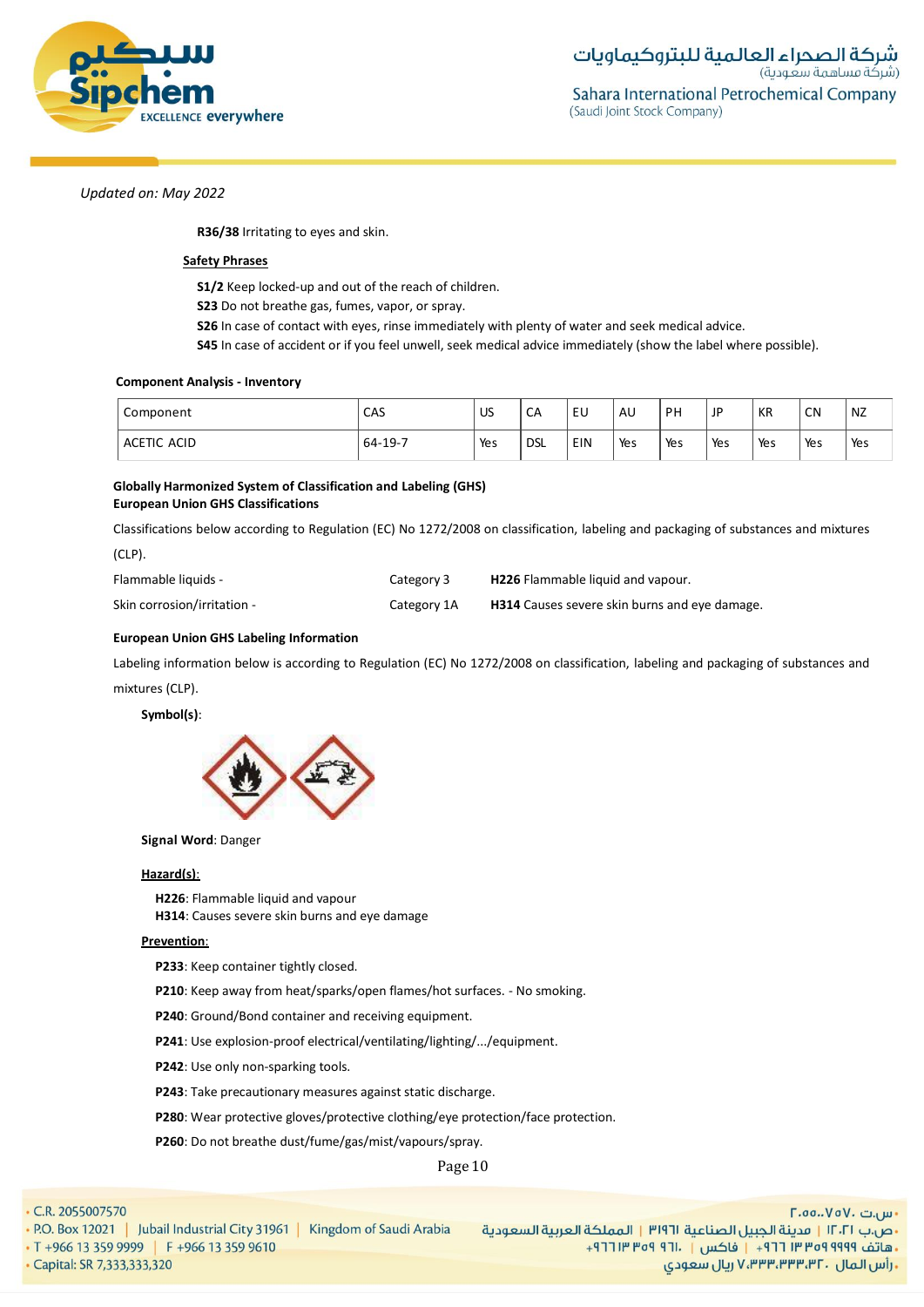

**P264**: Wash ... thoroughly after handling.

### **Response**:

**P304+P340**: IF INHALED: Remove victim to fresh air and keep at rest in a position comfortable for breathing.

**P305+P351+P338**: IF IN EYES: Rinse cautiously with water for several minutes. Remove contact lenses, if present and easy

to do. Continue rinsing.

**P310**: Immediately call a POISON CENTER or doctor/physician.

**P303+P361+P353**: IF ON SKIN (or hair): Remove/Take off immediately all contaminated clothing. Rinse skin with water/shower.

**P363**: Wash contaminated clothing before reuse.

**P301+P330+P331**: IF SWALLOWED: Rinse mouth. Do NOT induce vomiting.

**P321**: Specific treatment (see ... on this label).

**P370+P378**: In case of fire: Use ... for extinction.

#### **Storage:**

**P403+P235**: Store in a well-ventilated place. Keep cool.

**P405**: Store locked up.

# **Disposal**:

**P501**: Dispose of contents/container to...

#### **Japan GHS Classifications**

Classifications below published under Japan's Chemicals Classification Program according to the Globally Harmonized System of Classification and Labeling of Chemicals (GHS).

| Flammable liquids                                | Category 3 | H226 Flammable liquid and vapour              |
|--------------------------------------------------|------------|-----------------------------------------------|
| Acute toxicity - Dermal                          | Category 4 | H312 Harmful in contact with skin.            |
| Skin corrosion/irritation                        | Category 1 | H314 Causes severe skin burns and eye damage. |
| Serious eye damage/eye Irritation                | Category 1 | H318 Causes serious eye damage.               |
| Specific target organ toxicity - Single exposure | Category 1 | H370 Causes damage to blood.                  |
| Specific target organ toxicity - Single exposure | Category 2 | H371 May cause damage to respiratory system.  |
| Hazardous to aquatic environment - acute hazard  | Category 3 | <b>H402</b> Harmful to aquatic life.          |

#### **Japan GHS Labeling Information**

Labeling information below according to classifications published by Japan's Chemicals Classification Program according to the Globally Harmonized System of Classification and Labeling of Chemicals (GHS).



**Hazard(s)**:

Page 11

· Capital: SR 7,333,333,320

• P.O. Box 12021 | Jubail Industrial City 31961 | Kingdom of Saudi Arabia • T +966 13 359 9999 | F +966 13 359 9610

- س.ت ۷۵۷۰، ۲.۵۵.۰۷۵ •ص.ب ١٢٠٢١ | مدينة الجبيل الصناعية ٣١٩٦١ | المملكة العربية السعودية +هاتف ٩٩٩٩ ٩٥٩ ٣٣ ٣٦٦ + إ فاكس | ١٣٠١ ٩٥٩ ٣١٢ + ـ رأس المال ، ۷٬۳۳۳٬۳۳۳٬۳۲ ريال سعودی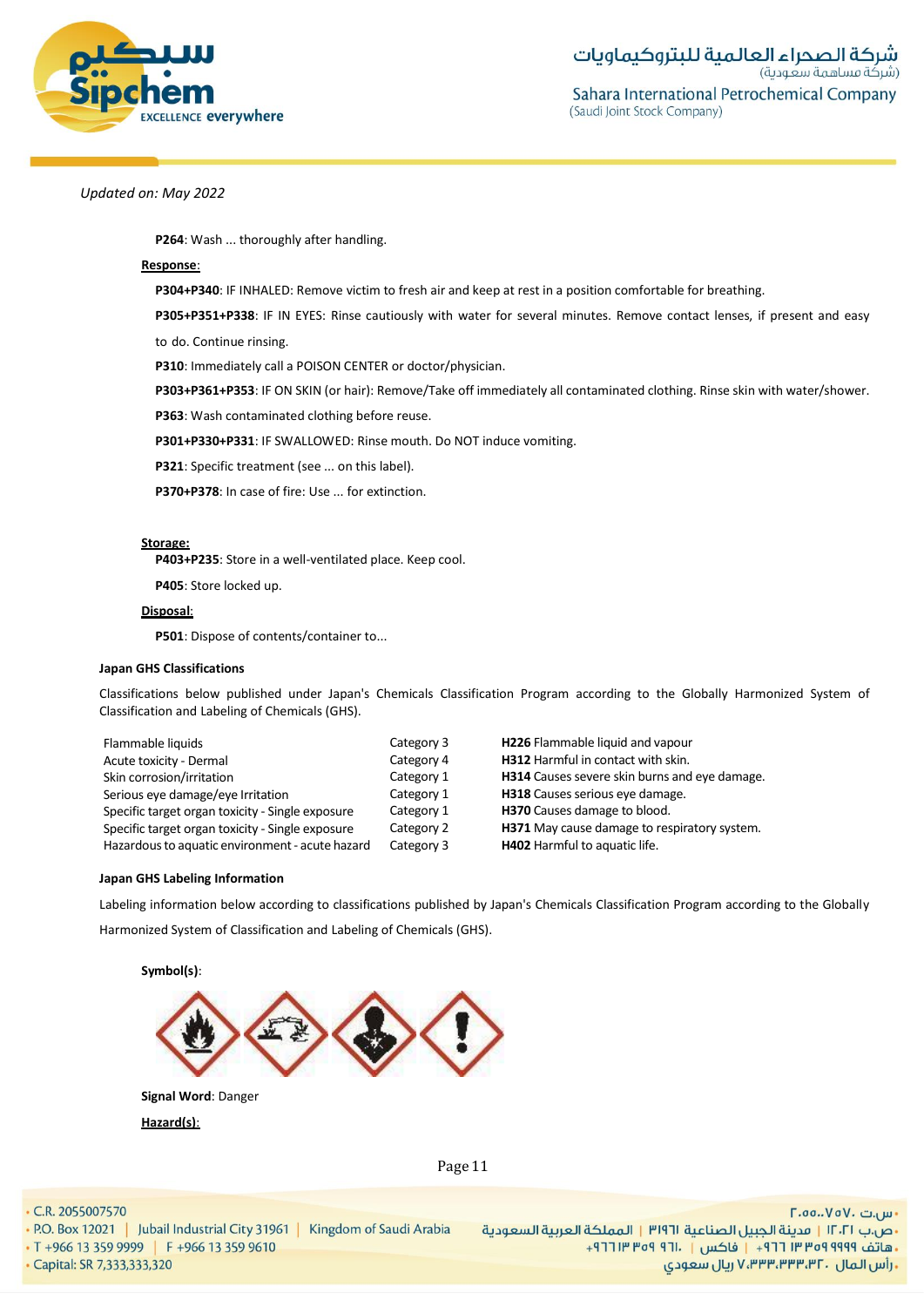

- **H226**: Flammable liquid and vapour
- **H312**: Harmful in contact with skin
- **H314**: Causes severe skin burns and eye damage

**H318**: Causesserious eye damage **H370**: Causes damage to organs **H371**: May cause damage to organs **H402**: Harmful to aquatic life

#### **Prevention**:

**P233**: Keep container tightly closed.

- **P210**: Keep away from heat/sparks/open flames/hot surfaces. No smoking.
- **P240**: Ground/Bond container and receiving equipment.
- **P241**: Use explosion-proof electrical/ventilating/lighting/.../equipment.

**P242**: Use only non-sparking tools.

**P243**: Take precautionary measures against static discharge.

- **P280**: Wear protective gloves/protective clothing/eye protection/face protection.
- **P260**: Do not breathe dust/fume/gas/mist/vapours/spray.

**P264**: Wash ... thoroughly after handling.

**P270**: Do not eat, drink or smoke when using this product.

**P273**: Avoid release to the environment.

#### **Response:**

**P308+P313**: IF exposed or concerned: Get medical advice/attention.

**P304+P340**: IF INHALED: Remove victim to fresh air and keep at rest in a position comfortable for breathing.

**P305+P351+P338**: IF IN EYES: Rinse cautiously with water for several minutes. Remove contact lenses, if present and easy to do. Continue rinsing.

**P302+P352**: IF ON SKIN: Wash with plenty of soap and water.

- **P310**: Immediately call a POISON CENTER or doctor/physician.
- **P312**: Call a POISON CENTER or doctor/physician if you feel unwell.

**P303+P361+P353**: IF ON SKIN (or hair): Remove/Take off immediately all contaminated clothing. Rinse skin with water/shower.

**P362+P364**: Take off contaminated clothing and wash it before reuse.

**P301+P330+P331**: IF SWALLOWED: Rinse mouth. Do NOT induce vomiting.

**P310**: Immediately call a POISON CENTER or doctor/physician.

- **P321**: Specific treatment (see ... on this label).
- **P370+P378**: In case of fire: Use ... for extinction.

**Storage**: **P403+P235**: Store in a well-ventilated place. Keep cool.

**P405**: Store locked up.

# **Disposal:**

**P501**: Dispose of contents/container to ...

#### **Korea GHS Classifications (SV)**

Classifications below published by Korea's Ministry of Environment (MOE), Ministry of Employment and Labor (MOEL) or Office of

National Emergency Management (NEMA, physical hazards only).

# **ACETIC ACID (64-19-7) MOEL:**

| Flammable liquids -         | Category 3 | <b>H226</b> Flammable liquid and vapour.                                                      |
|-----------------------------|------------|-----------------------------------------------------------------------------------------------|
| Acute toxicity - Dermal -   | Category 4 | H312 Harmful in contact with skin.                                                            |
| Skin corrosion/irritation - | Category 1 | <b>H314</b> Causes severe skin burns and eye damage. Serious eye                              |
| damage/eye Irritation -     | Category 1 | <b>H318</b> Causes serious eye damage.                                                        |
| Respiratory sensitizers -   | Category 1 | <b>H334</b> May cause allergic or asthmatic symptoms or breathing<br>difficulties if inhaled. |

Page 12

• C.R. 2055007570

- Capital: SR 7,333,333,320

• P.O. Box 12021 | Jubail Industrial City 31961 | Kingdom of Saudi Arabia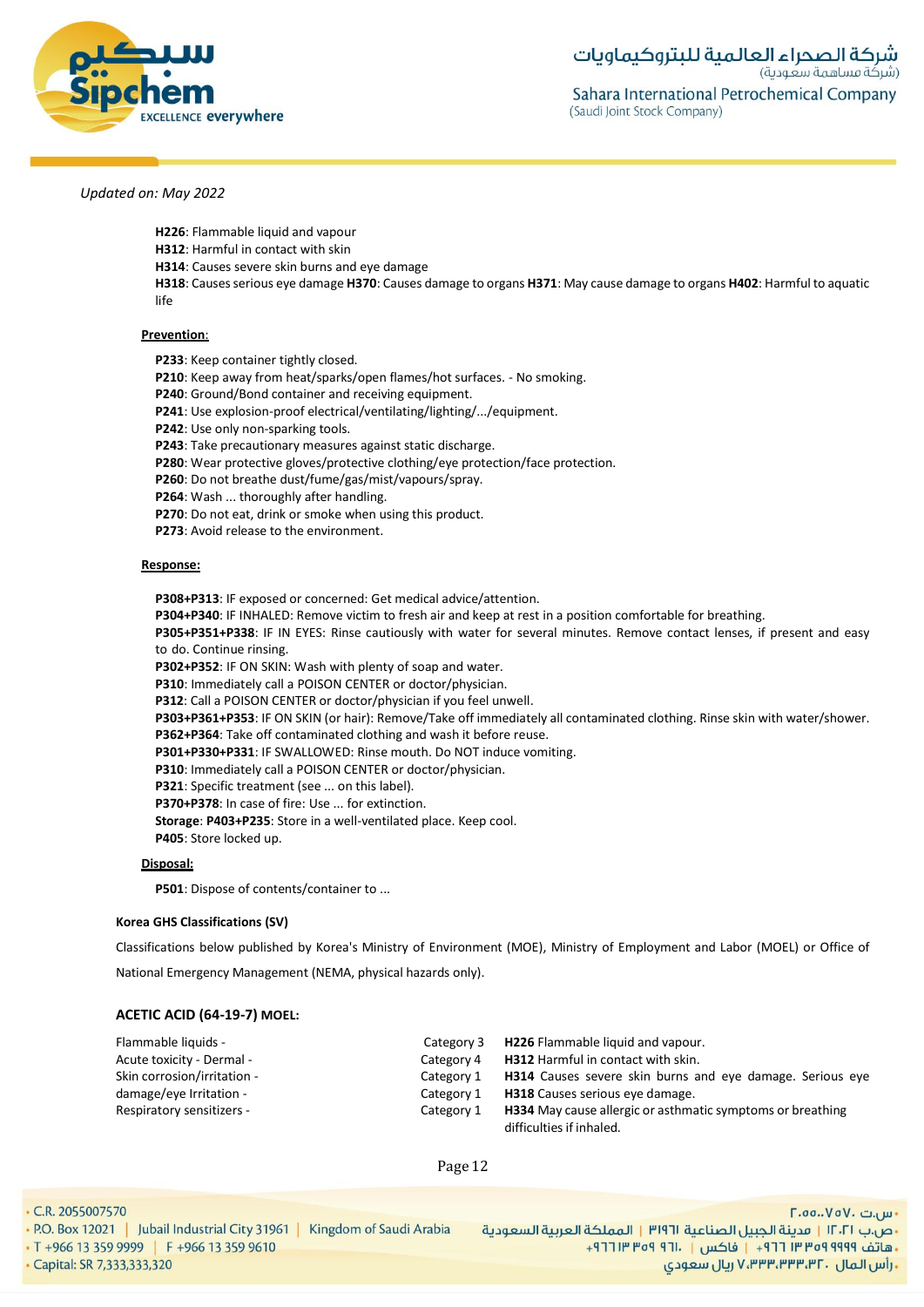

| Specific target organ toxicity - Single exposure -<br>Specific target organ toxicity - Single exposure - | Category 1<br>Category 2 | <b>H370</b> Causes damage to blood.<br><b>H371</b> May cause damage to respiratory system. |
|----------------------------------------------------------------------------------------------------------|--------------------------|--------------------------------------------------------------------------------------------|
| NEMA:                                                                                                    |                          |                                                                                            |
| Flammable liquids -                                                                                      | Category 3               | <b>H226</b> Flammable liquid and vapour.                                                   |

# **Korea GHS Labeling Information**

Labeling information below according to classifications published by Korea's Ministry of Environment (MOE), Ministry of Employment and Labor (MOEL) or Office of National Emergency Management (NEMA, physical hazards only).

# **ACETIC ACID (64-19-7)**

# **Symbol(s)**:



# **Signal Word**: Danger

# **Hazard(s):**

**H226**: Flammable liquid and vapour

**H312**: Harmful in contact with skin

**H314**: Causes severe skin burns and eye damage

**H318**: Causes serious eye damage

**H334**: May cause allergic or asthmatic symptoms or breathing difficulties if inhaled

**H370**: Causes damage to organs

# **Prevention:**

**P233**: Keep container tightly closed.

**P210**: Keep away from heat/sparks/open flames/hot surfaces. - No smoking.

**P240**: Ground/Bond container and receiving equipment.

**P241**: Use explosion-proof electrical/ventilating/lighting/.../equipment.

**P242**: Use only non-sparking tools.

**P243**: Take precautionary measures against static discharge.

**P280**: Wear protective gloves/protective clothing/eye protection/face protection.

**P284**: Wear respiratory protection.

**P260**: Do not breathe dust/fume/gas/mist/vapours/spray.

**P264**: Wash ... thoroughly after handling.

**P270**: Do not eat, drink or smoke when using this product.

# **Response:**

**P308+P313**: IF exposed or concerned: Get medical advice/attention.

**P304+P340**: IF INHALED: Remove victim to fresh air and keep at rest in a position comfortable for breathing.

**P342+P311**: If experiencing respiratory symptoms: Call a POISON CENTER or doctor/physician.

**P305+P351+P338**: IF IN EYES: Rinse cautiously with water for several minutes. Remove contact lenses, if present and easy to do. Continue rinsing.

**P302+P352**: IF ON SKIN: Wash with plenty of soap and water.

**P310**: Immediately call a POISON CENTER or doctor/physician.

**P312**: Call a POISON CENTER or doctor/physician if you feel unwell.

**P303+P361+P353**: IF ON SKIN (or hair): Remove/Take off immediately all contaminated clothing. Rinse skin with water/shower. **P362+P364**: Take off contaminated clothing and wash it before reuse.

**P301+P330+P331**: IF SWALLOWED: Rinse mouth. Do NOT induce vomiting.

Page 13

 $. P($  $\cdot$  T C

| R. 2055007570                                                                 | ۰ س.ت .VoV، تس                                                      |
|-------------------------------------------------------------------------------|---------------------------------------------------------------------|
| $\rm{D.}$ Box 12021   Jubail Industrial City 31961<br>Kingdom of Saudi Arabia | •ص.ب ١٢٠٢١   مدينة الجبيل الصناعية ٣١٩٦١   المملكة العربية السعودية |
| +966 13 359 9999 F +966 13 359 9610                                           | ـ هاتف ٩٩٩٩ ٩٩٩٩ ٣٦ ٦٦ - ١٣ فاكس   . ١٦١٠ ٩٣٩ ١٣ ٦٦ + ٩٦            |
| pital: SR 7,333,333,320                                                       | . رأس الـمال  ، ۷٬۳۳۳٬۳۳۳٬۳۲ ریال سعودی                             |
|                                                                               |                                                                     |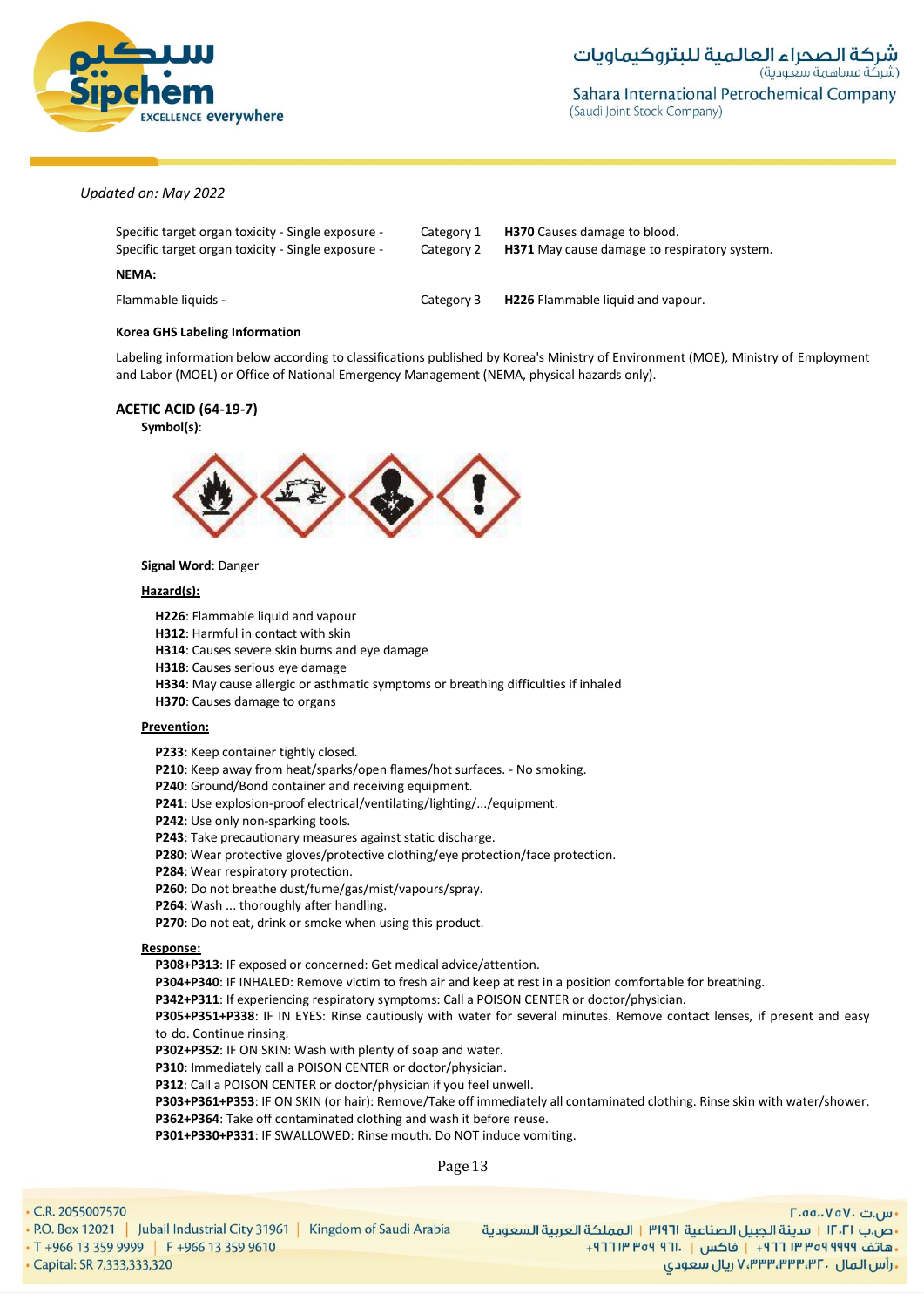

**P310**: Immediately call a POISON CENTER or doctor/physician. **P321**: Specific treatment (see ... on this label). **P370+P378**: In case of fire: Use ... for extinction.

#### **Storage:**

**P403+P235**: Store in a well-ventilated place. Keep cool. **P405**: Store locked up.

#### **Disposal:**

**P501**: Dispose of contents/container to...

**Symbol(s)**:



**Signal Word**: Warning

# **Hazard(s):**

**H226**: Flammable liquid and vapour

#### **Prevention:**

**P233**: Keep container tightly closed.

**P210**: Keep away from heat/sparks/open flames/hot surfaces. - No smoking.

**P240**: Ground/Bond container and receiving equipment.

**P241**: Use explosion-proof electrical/ventilating/lighting/.../equipment.

**P242**: Use only non-sparking tools.

**P243**: Take precautionary measures against static discharge.

**P280**: Wear protective gloves/protective clothing/eye protection/face protection.

#### **Response:**

**P303+P361+P353**: IF ON SKIN (or hair): Remove/Take off immediately all contaminated clothing. Rinse skin with water/shower. **P370+P378**: In case of fire: Use ... for extinction.

### **Storage:**

**P403+P235**: Store in a well-ventilated place. Keep cool.

# **Disposal:**

**P501**: Dispose of contents/container to...

#### **New Zealand GHS Classifications**

Classifications below according to the Environmental Risk Management Authority's (ERMA) Hazardous Substances and New Organisms (HSNO) Act, as amended.

#### **ACETIC ACID (64-19-7)** Approval: HSR000975, HSC000320

| Flammable liquids -     | Category 3 | <b>H226</b> Flammable liquid and vapour. (>80% aqueous solution) |
|-------------------------|------------|------------------------------------------------------------------|
| Corrosive to metals -   | Category 1 | <b>H290</b> May be corrosive to metals. (>80% agueous solution)  |
| - Acute toxicity - Oral | Category 4 | <b>H302</b> Harmful if swallowed. (>80% aqueous solution)        |

Page 14

• C.R. 2055007570

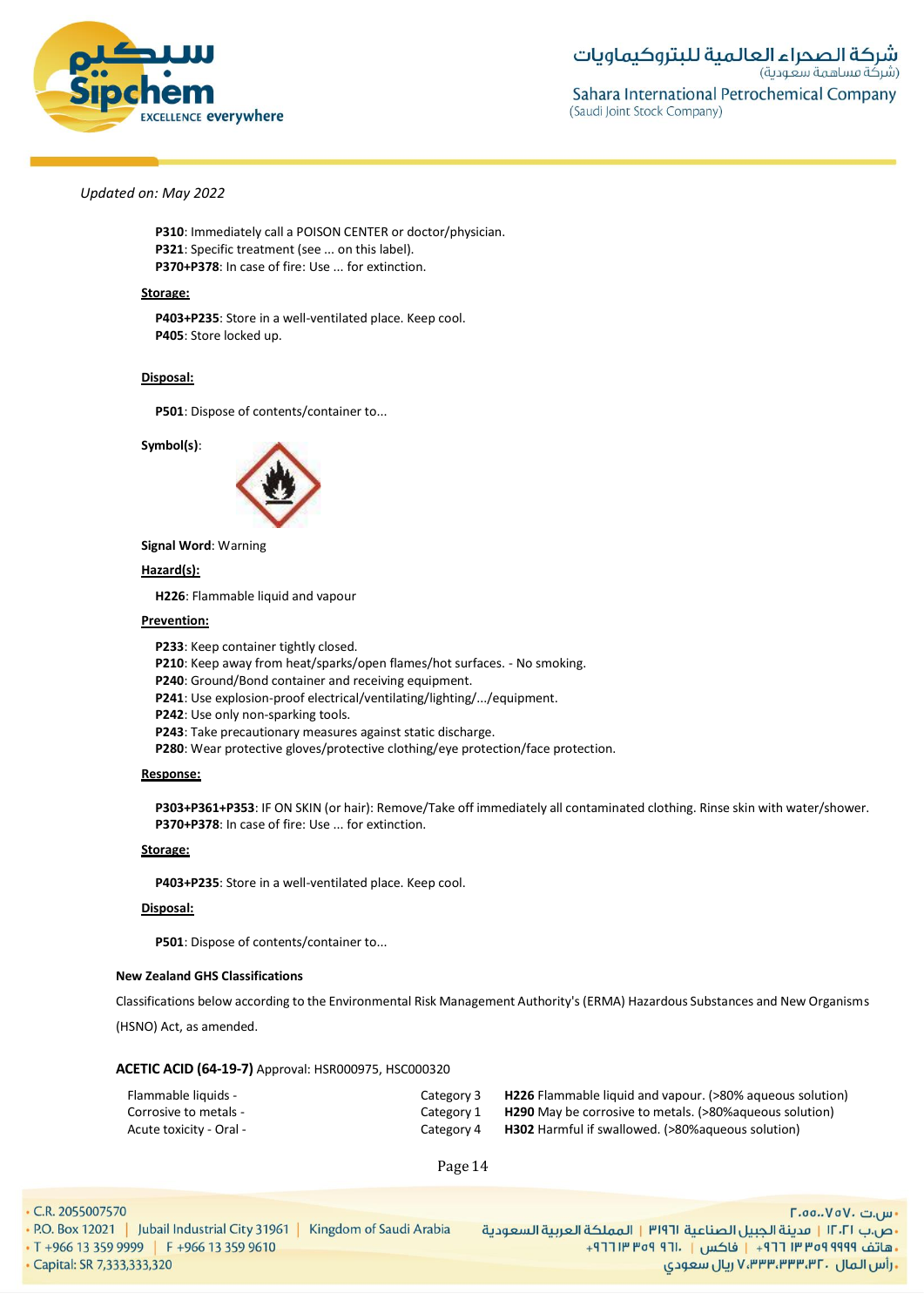

| Acute toxicity - Dermal -<br>Acute toxicity - Inhalation - | Category 4<br>Category 4 | <b>H312</b> Harmful in contact with skin. (>80% agueous solution)<br>H332 Harmful if inhaled. (>80% agueous solution) |
|------------------------------------------------------------|--------------------------|-----------------------------------------------------------------------------------------------------------------------|
|                                                            |                          |                                                                                                                       |
| Skin corrosion/irritation -                                | Category 1B              | <b>H314</b> Causes severe skin burns and eye damage. (>80% agueous<br>solution)                                       |
| Serious eye damage/eye Irritation -                        | Category 1               | <b>H318</b> Causes serious eye damage. (>80% aqueous solution)                                                        |
| Terrestrial Vertebrate Ecotoxicity -                       | Category 3               | <b>H433</b> Harmful to terrestrial vertebrates. (>80% agueous solution)                                               |

#### **New Zealand GHS Labeling Information**

Labeling information below according to classifications published by New Zealand's Environmental Risk Management Authority's (ERMA) Hazardous Substances and New Organisms (HSNO) Act, as amended.

# **ACETIC ACID (64-19-7)**

**Symbol(s)**:



#### **Signal Word**: Danger

### **Hazard(s):**

**H226**: Flammable liquid and vapour **H290**: May be corrosive to metals **H302**: Harmful if swallowed

**H312**: Harmful in contact with skin

**H332**: Harmful if inhaled

**H314**: Causes severe skin burns and eye damage

**H318**: Causes serious eye damage **H433**: Harmful to terrestrial vertebrates

#### **Prevention:**

**P233**: Keep container tightly closed.

**P234**: Keep only in original container.

**P210**: Keep away from heat/sparks/open flames/hot surfaces. - No smoking.

**P240**: Ground/Bond container and receiving equipment.

**P241**: Use explosion-proof electrical/ventilating/lighting/.../equipment.

**P242**: Use only non-sparking tools.

**P243**: Take precautionary measures against static discharge.

**P271**: Use only outdoors or in a well-ventilated area.

**P280**: Wear protective gloves/protective clothing/eye protection/face protection.

**P260**: Do not breathe dust/fume/gas/mist/vapours/spray.

**P264**: Wash ... thoroughly after handling.

**P270**: Do not eat, drink or smoke when using this product.

### **Response:**

**P304+P340**: IF INHALED: Remove victim to fresh air and keep at rest in a position comfortable for breathing.

**P312**: Call a POISON CENTER or doctor/physician if you feel unwell.

**P305+P351+P338**: IF IN EYES: Rinse cautiously with water for several minutes. Remove contact lenses, if present and easy to do. Continue rinsing.

**P302+P352**: IF ON SKIN: Wash with plenty of soap and water.

**P310**: Immediately call a POISON CENTER or doctor/physician.

**P312**: Call a POISON CENTER or doctor/physician if you feel unwell.

**P303+P361+P353**: IF ON SKIN (or hair): Remove/Take off immediately all contaminated clothing. Rinse skin with water/shower.

Page 15

 $\cdot$  P  $\cdot$  T  $\epsilon$ 

| R. 2055007570                                                          | $\Gamma$ .00.، $V$ o $V$ ، س $\mu$ ۰                                |
|------------------------------------------------------------------------|---------------------------------------------------------------------|
| O. Box 12021   Jubail Industrial City 31961<br>Kingdom of Saudi Arabia | ·ص.ب ١٢٠٢١   مدينة الجبيل الصناعية ٣١٩٦١   المملكة العربية السعودية |
| +966 13 359 9999 F +966 13 359 9610                                    | ـ هاتف ٩٩٩٩ ٩٥٩ ٣٣ ٣٦٦ - إ فاكس   . ١٦٦ ٩٥٩ ١٣ ٢٦٦ +                |
| apital: SR 7,333,333,320                                               | ۱۰ رأس الـمال ۷٬۳۳۳٬۳۳۳٬۳۲۰ ريال سعودي .                            |
|                                                                        |                                                                     |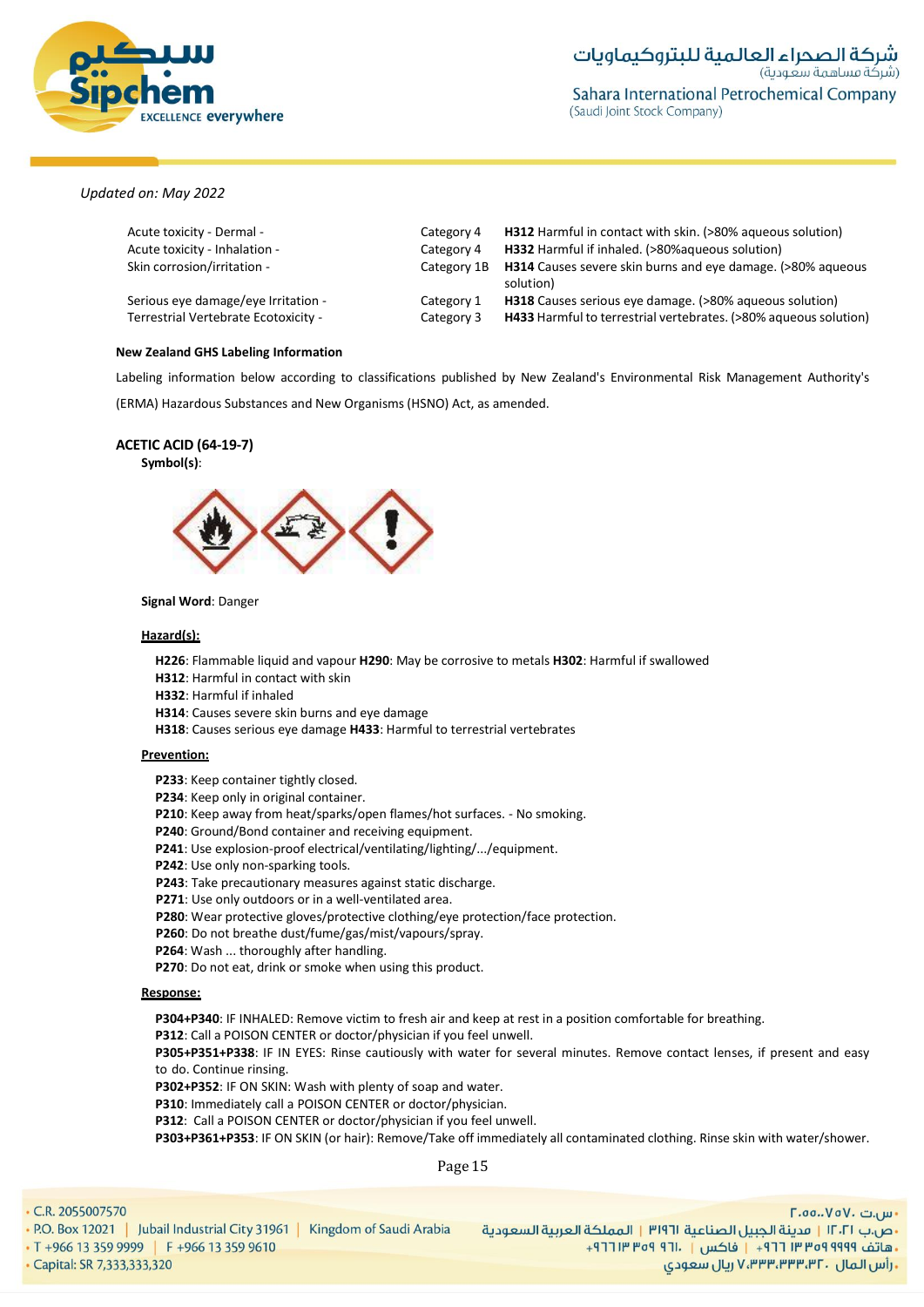

**P362+P364**: Take off contaminated clothing and wash it before reuse. **P301+P312**: IF SWALLOWED: Call a POISON CENTER or doctor/physician if you feel unwell. **P301+P330+P331**: IF SWALLOWED: Rinse mouth. Do NOT induce vomiting. **P310**: Immediately call a POISON CENTER or doctor/physician. **P321**: Specific treatment (see ... on this label). **P330**: Rinse mouth. **P370+P378**: In case of fire: Use ... for extinction. **P390**: Absorb spillage to prevent material-damage.

# **Storage:**

**P403+P235**: Store in a well-ventilated place. Keep cool. **P405**: Store locked up. **P406**: Store in corrosive resistant/ ... container with a resistant inner liner.

#### **Disposal:**

**P501**: Dispose of contents/container to... **Remark(s)**: >80% aqueous solution

# **South Africa GHS Classifications**

Information below presented according to the South African Bureau of Standards (SANS 10234:2008 - Globally Harmonized System (GHS) of Classification and Labeling of Chemicals). The information below identifies substances with recommended GHS classifications by CAS or RR numbers and chemical names; the data field contains the word ''Present'' along with any clarifying information in parenthesis. NOTE: Due to copyright laws on the standard, we are not able to publish the classification. Details about South Africa's implementation of GHS are available by ordering the Standard and its supplement through the South African Bureau of Standards website.

# **ACETIC ACID (64-19-7)**

**Listing:** Present (>10% and <80% acid, by mass); Present (<=10% acid, by mass); Present (>80% acid, by mass, glacial)

#### **Taiwan GHS Classifications**

Information below presented according to Taiwan's Bureau of Standards, Metrology and Inspection (BSMI) of the Ministry of Economic Affairs. This agency has published a series of standards (CNS 15030 1-27 Chemical Classification and Labeling) which provide guidance on classification and labeling of chemicals according to GHS.

#### **Taiwan:**

| Flammable liquids -                               | Category 3 | H226 Flammable liquid and vapour.                    |
|---------------------------------------------------|------------|------------------------------------------------------|
| Corrosive to metals -                             | Category 1 | H290 May be corrosive to metals.                     |
| Acute toxicity - Oral -                           | Category 5 | H303 May be harmful if swallowed.                    |
| Acute toxicity - Dermal -                         | Category 4 | <b>H312</b> Harmful in contact with skin.            |
| Acute toxicity - Inhalation -                     | Category 4 | H332 Harmful if inhaled.                             |
| Skin corrosion/irritation -                       | Category 1 | <b>H314</b> Causes severe skin burns and eye damage. |
| Serious eye damage/eye Irritation -               | Category 1 | H318 Causes serious eye damage.                      |
| Hazardous to aquatic environment - acute hazard - | Category 3 | <b>H402</b> Harmful to aquatic life.                 |
|                                                   |            |                                                      |

# **Taiwan GHS Labeling Information**

Labeling information below according to classifications published by Taiwan's Bureau of Standards, Metrology and Inspection (BSMI) of the Ministry of Economic Affairs. This agency has published a series of standards (CNS 15030

1-27 Chemical Classification and Labeling) which provide guidance on classification and labeling of chemicals according to GHS.

# **Symbol(s)**:



# • C.R. 2055007570

• P.O. Box 12021 | Jubail Industrial City 31961 | Kingdom of Saudi Arabia

• T +966 13 359 9999 | F +966 13 359 9610

- Capital: SR 7,333,333,320

F.oo..VoV. تىر <sub>u</sub> •ص.ب ١٢٠٢١ | مدينة الجبيل الصناعية ٣١٩٦١ | المملكة العربية السعودية + هاتف ٩٩٩٩ ٩٩٩٩ ٣ ٣ ٢ ٢ ١ - إ فاكس | . ١٢١ ٩٥٩ ٣ ٢ ٢ ٢ + ـ رأس المال ، ۷٬۳۳۳٬۳۳۳٬۳۲ ریال سعودی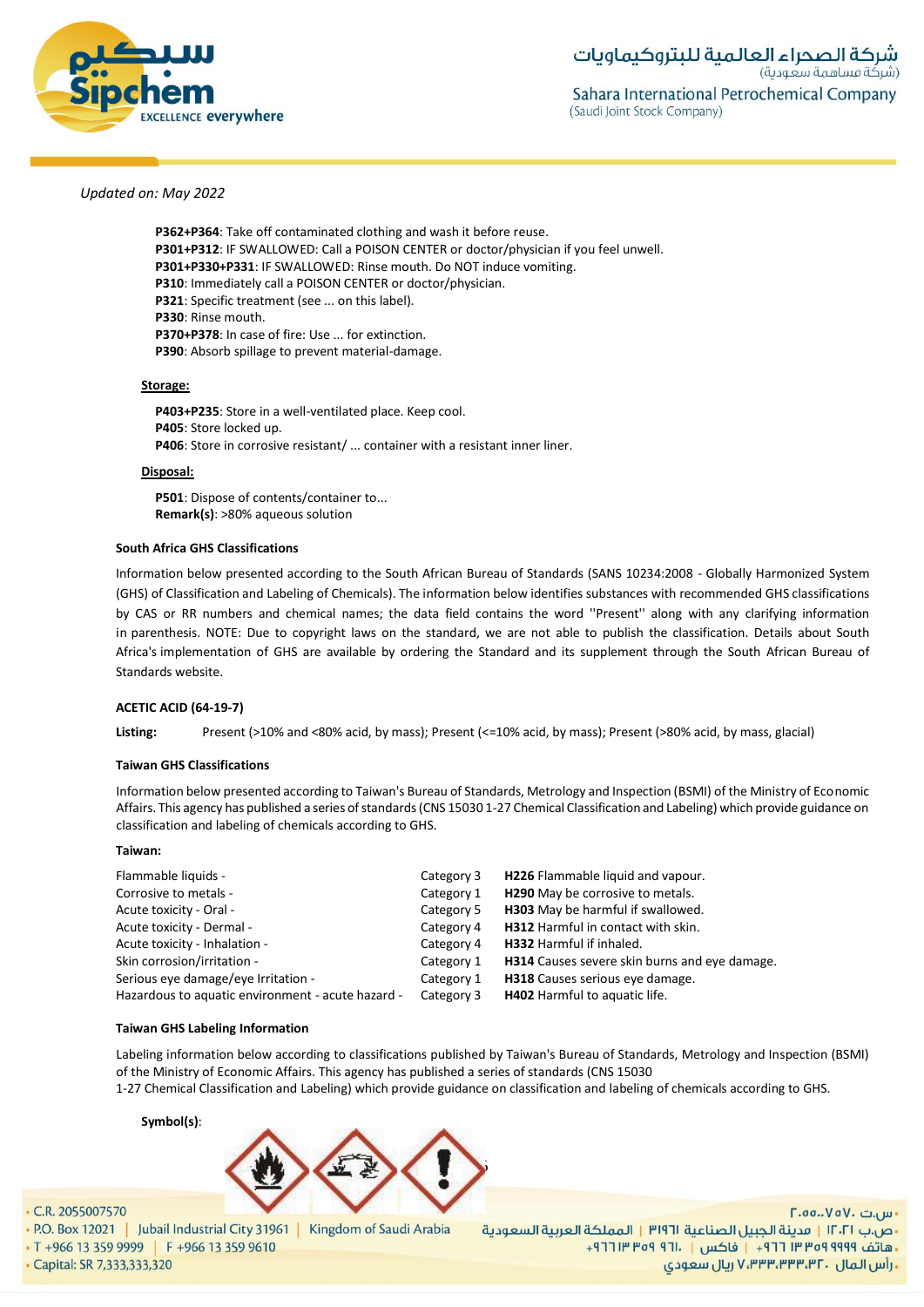

**Signal Word**: Danger

# **Hazard(s):**

**H226**: Flammable liquid and vapour

- **H290**: May be corrosive to metals
- **H303**: May be harmful if swallowed
- **H312**: Harmful in contact with skin

**H332**: Harmful if inhaled

- **H314**: Causes severe skin burns and eye damage
- **H318**: Causes serious eye damage
- **H402**: Harmful to aquatic life

# **Prevention:**

**P233**: Keep container tightly closed.

**P234**: Keep only in original container.

**P210**: Keep away from heat/sparks/open flames/hot surfaces. - No smoking.

**P240**: Ground/Bond container and receiving equipment.

**P241**: Use explosion-proof electrical/ventilating/lighting/.../equipment.

**P242**: Use only non-sparking tools.

**P243**: Take precautionary measures against static discharge.

**P271**: Use only outdoors or in a well-ventilated area.

**P280**: Wear protective gloves/protective clothing/eye protection/face protection.

**P260**: Do not breathe dust/fume/gas/mist/vapours/spray

**P264**: Wash ... thoroughly after handling.

**P273**: Avoid release to the environment.

# **Response:**

**P304+P340**: IF INHALED: Remove victim to fresh air and keep at rest in a position comfortable for breathing.

**P312**: Call a POISON CENTER or doctor/physician if you feel unwell.

**P305+P351+P338**: IF IN EYES: Rinse cautiously with water for several minutes. Remove contact lenses, if present and easy to do. Continue rinsing.

**P302+P352**: IF ON SKIN: Wash with plenty of soap and water.

**P310**: Immediately call a POISON CENTER or doctor/physician.

**P312**: Call a POISON CENTER or doctor/physician if you feel unwell.

**P303+P361+P353**: IF ON SKIN (or hair): Remove/Take off immediately all contaminated clothing. Rinse skin with water/shower. **P362+P364**: Take off contaminated clothing and wash it before reuse.

**P301+P330+P331**: IF SWALLOWED: Rinse mouth. Do NOT induce vomiting.

**P310**: Immediately call a POISON CENTER or doctor/physician.

**P321**: Specific treatment (see ... on this label).

**P370+P378**: In case of fire: Use ... for extinction.

**P390**: Absorb spillage to prevent material-damage.

# **Storage:**

**P403+P235**: Store in a well-ventilated place. Keep cool. **P405**: Store locked up. **P406**: Store in corrosive resistant/ ... container with a resistant inner liner.

Page 17

• C.R. 2055007570

. P.O. Box 12021 | Jubail Industrial City 31961 | Kingdom of Saudi Arabia • T +966 13 359 9999 | F +966 13 359 9610 - Capital: SR 7,333,333,320

F.oo..VoV. تىر <sub>u</sub> •ص.ب ١٢٠٢١ | مدينة الجبيل الصناعية ٣١٩٦١ | المملكة العربية السعودية + هاتف ٩٩٩٩ ٩٩٩٩ ٣ ٣ ٢ ٢ ١ - إ فاكس | . ١٢١ ٩٥٩ ٣ ٢ ٢ ٢ + ريال سعودي, ۷٬۳۳۳٬۳۳۳٬۳۲۰ ريال سعودي